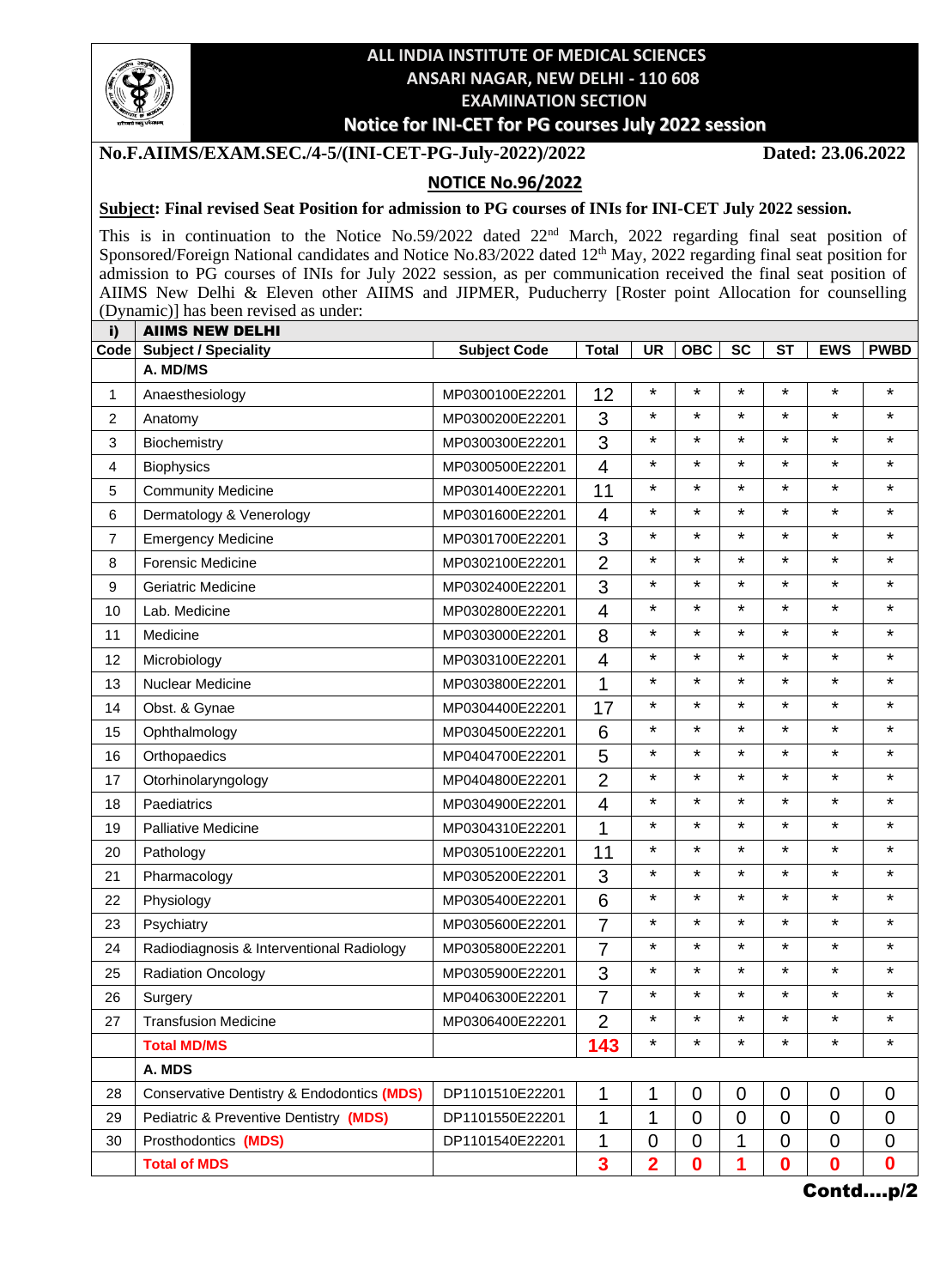| i)             | <b>AIIMS NEW DELHI</b>              |                     |                |           |            |                          |           |                       |             |
|----------------|-------------------------------------|---------------------|----------------|-----------|------------|--------------------------|-----------|-----------------------|-------------|
| Code           | <b>Subject / Speciality</b>         | <b>Subject Code</b> | <b>Total</b>   | <b>UR</b> | <b>OBC</b> | <b>SC</b>                | <b>ST</b> | <b>EWS</b>            | <b>PWBD</b> |
|                | C. [DM (Direct 6 years Courses)]    |                     |                |           |            |                          |           |                       |             |
| 31             | Infectious Diseases (DM 6 Years)    | MP0702700E22201     | 3              | $\star$   | $\star$    | $\star$                  | $\star$   | $\star$               | $\star$     |
|                | D. [M.Ch. (Direct 6 years Courses)] |                     |                |           |            |                          |           |                       |             |
| 32             | Neuro Surgery (MCh 6 Years)         | MP0803600E22201     | $\overline{2}$ | $\star$   | $\star$    | $\star$                  | $\star$   | $\star$               | $\star$     |
| 33             | Paediatric Surgery (MCh 6 Years)    | MP0805000E22201     | $\overline{2}$ | $\star$   | $\star$    | $\star$                  | $\star$   | $\star$               | *           |
|                | Total (DM/M.Ch. 6 years) courses    |                     | $\overline{7}$ | $\star$   | $\star$    | $\star$                  | $\star$   | $\star$               | *           |
|                | <b>Grand Total (A+B+C+D)</b>        |                     | 153            | $\star$   | $\star$    | $\star$                  | $\star$   | $\star$               | $\star$     |
| ii)            | <b>AIIMS BHOPAL</b>                 |                     |                |           |            |                          |           |                       |             |
| Code           | <b>Subject / Speciality</b>         | <b>Subject Code</b> | <b>Total</b>   | <b>UR</b> | <b>OBC</b> | <b>SC</b><br>$\star$     | <b>ST</b> | <b>EWS</b><br>$\star$ | <b>PWBD</b> |
| 1              | Anaesthesiology                     | MP0300100E22202     | 6              | $\star$   | $\star$    |                          | $\star$   |                       | $\star$     |
| 2              | Biochemistry                        | MP0300300E22202     | $\overline{2}$ | $\star$   | $^\star$   | $\star$                  | $\star$   | $\star$               | ¥           |
| 3              | Community & Family Medicine         | MP0301400E22202     | 5              | $\star$   | $^\star$   | $\star$                  | $\star$   | $\star$               | *           |
| 4              | <b>ENT</b>                          | MP0404800E22202     | 3              | $\star$   | $\star$    | $\star$                  | $\star$   | $\star$               | *           |
| 5              | Forensic Medicine & Toxicology      | MP0302100E22202     | $\overline{2}$ | $\star$   | $\star$    | $\star$                  | $\star$   | $\star$               | *           |
| 6              | <b>General Medicine</b>             | MP0303000E22202     | 4              | $\star$   | $\star$    | $\star$                  | $\star$   | $\star$               | *           |
| 7              | <b>General Surgery</b>              | MP0406300E22202     | $\overline{2}$ | $\star$   | $\star$    | $\star$                  | $\star$   | $\star$               | $\star$     |
| 8              | Microbiology                        | MP0303100E22202     | $\overline{2}$ | $\star$   | $\star$    | $\star$                  | $\star$   | $\star$               | *           |
| 9              | Obst. & Gynae                       | MP0304400E22202     | $\overline{4}$ | $\star$   | $\star$    | $\star$                  | $\star$   | $\star$               | *           |
| 10             | Ophthalmology                       | MP0304500E22202     | 3              | $\star$   | $\star$    | $\star$                  | $\star$   | $\star$               | *           |
| 11             | Orthopaedics                        | MP0404700E22202     | 3              | $\star$   | $\star$    | $\star$                  | $\star$   | $\star$               | *           |
| 12             | Paediatrics                         | MP0304900E22202     | 4              | $\star$   | $\star$    | $\star$                  | $\star$   | $\star$               | *           |
| 13             | Pathology                           | MP0305100E22202     | 3              | $\star$   | $\star$    | $\star$                  | $\star$   | $\star$               | $\star$     |
| 14             | Pharmacology                        | MP0305200E22202     | $\overline{2}$ | $\star$   | $^\star$   | $\star$                  | $\star$   | $\star$               | *           |
| 15             | Physiology                          | MP0305400E22202     | 1              | $\star$   | $\star$    | $\star$                  | $\star$   | $\star$               | *           |
| 16             | Psychiatry                          | MP0305600E22202     | 1              | $\star$   | $\star$    | $\star$                  | $\star$   | $\star$               | *           |
| 17             | Radiodiagnosis                      | MP0305800E22202     | 5              | $\star$   | $^\star$   | $\star$                  | $\star$   | $\star$               | *           |
| 18             | Radiotherapy                        | MP0305900E22202     | $\overline{2}$ | $\star$   | $\star$    | $\star$                  | $\star$   | $\star$               | $\star$     |
|                | <b>Grand Total</b>                  |                     | 54             | $\star$   | $\star$    | $\star$                  | $\star$   | $\star$               | *           |
| iii)           | <b>AIIMS BHUBANESHWAR</b>           |                     |                |           |            |                          |           |                       |             |
| Code           | <b>Subject / Speciality</b>         | <b>Subject Code</b> | <b>Total</b>   | <b>UR</b> | <b>OBC</b> | $\overline{\mathsf{sc}}$ | <b>ST</b> | <b>EWS</b>            | <b>PWBD</b> |
| 1              | Anaesthesiology                     | MP0300100E22203     | $\overline{7}$ | $\star$   | $\star$    | ¥                        | $\star$   | $\star$               |             |
| $\overline{c}$ | Anatomy                             | MP0300200E22203     | $\overline{4}$ | $\star$   | $\star$    | $\star$                  | $\star$   | $\star$               | ¥           |
| $\mathbf{3}$   | Biochemistry                        | MP0300300E22203     | $\overline{2}$ | $\star$   | $\star$    | $\star$                  | $\star$   | $\star$               | $\star$     |
| 4              | <b>Community Medicine</b>           | MP0301400E22203     | $\overline{2}$ | $\star$   | $\star$    | $\star$                  | $\star$   | $\star$               | $\star$     |
| 5              | Dermatology                         | MP0301600E22203     | 3              | $\star$   | $\star$    | $\star$                  | $\star$   | $\star$               | *           |
| 6              | <b>ENT</b>                          | MP0404800E22203     | $\overline{2}$ | $\star$   | $\star$    | *                        | $\star$   | $\star$               | $\star$     |
| 7              | Forensic Medicine & Toxicology      | MP0302100E22203     | $\overline{2}$ | $\star$   | $\star$    | $\star$                  | $\star$   | $\star$               | *           |
| 8              | General Medicine                    | MP0303000E22203     | 6              | $\star$   | $\star$    | $\star$                  | $\star$   | $\star$               | $\star$     |
| 9              | <b>General Surgery</b>              | MP0406300E22203     | 6              | $\star$   | $\star$    | $\star$                  | $\star$   | $\star$               | $\star$     |
| 10             | Microbiology                        | MP0303100E22203     | $\overline{2}$ | $\star$   | $\star$    | *                        | $\star$   | $\star$               | *           |
| 11             | Nuclear Medicine                    | MP0303800E22203     | $\mathbf 1$    | $\star$   | $\star$    | $\star$                  | $\star$   | $\star$               | $\star$     |
| 12             | Obst. & Gynaecology                 | MP0304400E22203     | 5              | $\star$   | $\star$    | $\star$                  | $\star$   | $\star$               | $\star$     |
| 13             | Ophthalmology                       | MP0304500E22203     | $\overline{2}$ | $\star$   | $\star$    | $\star$                  | $\star$   | $\star$               | *           |
| 14             | Orthopaedics                        | MP0404700E22203     | 5              | $\star$   | $\star$    | $\star$                  | $\star$   | $\star$               | *           |
|                |                                     |                     |                |           |            |                          |           |                       |             |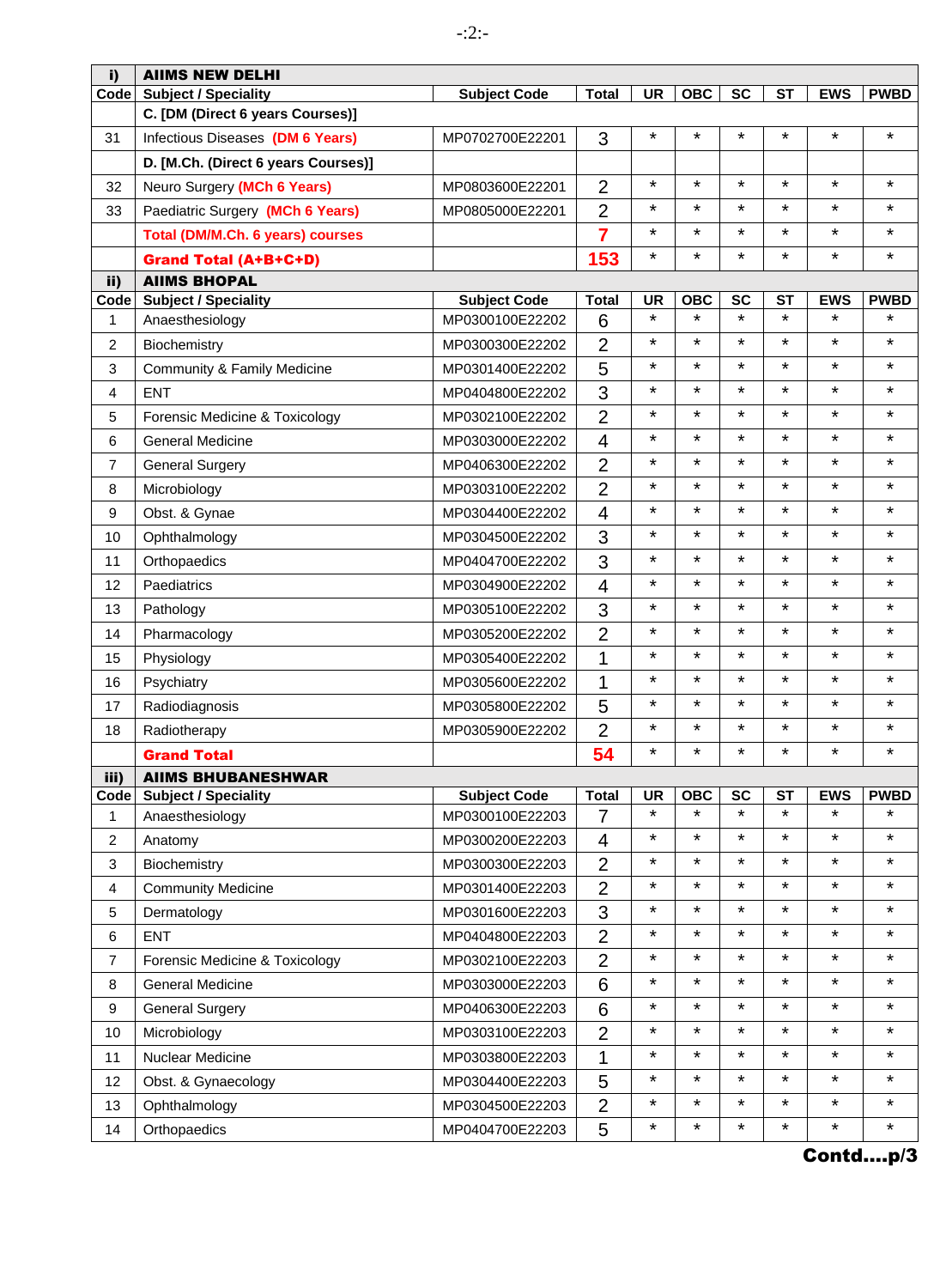| iii)           | <b>AIIMS BHUBANESHWAR</b>                     |                     |                |                |                |                |             |            |                |
|----------------|-----------------------------------------------|---------------------|----------------|----------------|----------------|----------------|-------------|------------|----------------|
| Code           | <b>Subject / Speciality</b>                   | <b>Subject Code</b> | <b>Total</b>   | <b>UR</b>      | <b>OBC</b>     | <b>SC</b>      | <b>ST</b>   | <b>EWS</b> | <b>PWBD</b>    |
| 15             | Paediatrics                                   | MP0304900E22203     | 5              | $\star$        | $\star$        | $\star$        | $\star$     | $\star$    | $\star$        |
| 16             | Pathology                                     | MP0305100E22203     | 5              | $\star$        | *              | $\star$        | *           | $\star$    | $\star$        |
| 17             | Pharmacology                                  | MP0305200E22203     | $\overline{2}$ | $\star$        | $\star$        | $\star$        | $\star$     | $\star$    | $\star$        |
| 18             | Physiology                                    | MP0305400E22203     | 4              | $\star$        | *              | $\star$        | $\star$     | $\star$    | $\star$        |
| 19             | Psychiatry                                    | MP0305600E22203     | 3              | $\star$        | *              | $\star$        | $\star$     | $\star$    | $\star$        |
| 20             | Radiodiagnosis                                | MP0305800E22203     | 8              | $\star$        | *              | $\star$        | $\star$     | $\star$    | $\star$        |
| 21             | Radiotherapy                                  | MP0305900E22203     | 1              | $\star$        | $\star$        | $\star$        | $\star$     | $\star$    | $\star$        |
| 22             | <b>Transfusion Medicine</b>                   | MP0306400E22203     | 1              | $\star$        | *              | $\star$        | *           | $\star$    | $\star$        |
| 23             | Orthodontics (MDS)                            | DP1101530E22203     | 1              | 1              | $\overline{0}$ | $\overline{0}$ | 0           | 0          | 0              |
|                | <b>Grand Total</b>                            |                     | 79             | $\star$        | $\star$        | $\star$        | $\star$     | $\star$    | $\star$        |
| iv)            | <b>AIIMS JODHPUR</b>                          |                     |                |                |                |                |             |            |                |
| Code           | <b>Subject / Speciality</b><br>A. MD/MS       | <b>Subject Code</b> | <b>Total</b>   | <b>UR</b>      | OBC            | <b>SC</b>      | <b>ST</b>   | <b>EWS</b> | <b>PWBD</b>    |
| 1              |                                               | MP0300100E22204     | 10             | *              | $\star$        | $\star$        | $\star$     | $\star$    | $\star$        |
|                | Anaesthesiology & Critical Care               |                     |                | $\star$        | *              | $\star$        | *           | $\star$    | $\star$        |
| 2              | Anatomy                                       | MP0300200E22204     | 1              | $\star$        | *              | $\star$        | $\star$     | $\star$    | *              |
| 3              | Biochemistry                                  | MP0300300E22204     | $\overline{2}$ | $\star$        | $\star$        | $\star$        | $\star$     | $\star$    | $\star$        |
| 4              | <b>Community Medicine</b>                     | MP0301400E22204     | 4              | $\star$        | $\star$        | $\star$        | $\star$     | $\star$    | $\star$        |
| 5              | Dermatology & Venerology                      | MP0301600E22204     | 3              |                | *              | $\star$        |             | $\star$    |                |
| 6              | <b>Emergency Medicine</b>                     | MP0301700E22204     | $\overline{2}$ | $\star$        |                |                | $\star$     |            | $\star$        |
| $\overline{7}$ | Forensic Medicine & Toxicology                | MP0302100E22204     | $\overline{2}$ | $\star$        | $\star$        | $\star$        | $\star$     | $\star$    | $\star$        |
| 8              | <b>General Medicine</b>                       | MP0303000E22204     | $\overline{4}$ | $\star$        | *              | $\star$        | *           | $\star$    | $\star$        |
| 9              | <b>General Surgery</b>                        | MP0406300E22204     | 4              | $\star$        | $\star$        | $\star$        | $\star$     | $\star$    | $\star$        |
| 10             | Microbiology                                  | MP0303100E22204     | 3              | $\star$        | *              | $\star$        | $\star$     | $\star$    | $\star$        |
| 11             | Nuclear Medicine                              | MP0303800E22204     | $\overline{2}$ | $\star$        | *              | $\star$        | $\star$     | $\star$    | $\star$        |
| 12             | Obstetrics & Gynaecology                      | MP0304400E22204     | 4              | $\star$        | *              | $\star$        | $\star$     | $\star$    | *              |
| 13             | Ophthalmology                                 | MP0304500E22204     | $\overline{2}$ | $\star$        | $\star$        | $\star$        | $\star$     | $\star$    | $\star$        |
| 14             | Orthopaedics                                  | MP0404700E22204     | 3              | *              | ¥              | $\star$        | *           | $\star$    | $\star$        |
| 15             | Otorhinolaryngology                           | MP0404800E22204     | 3              | $\star$        | *              | $\star$        | *           | $\star$    | $\star$        |
| 16             | Paediatrics                                   | MP0304900E22204     | 5              | *              |                |                |             |            | *              |
| 17             | Pathology                                     | MP0305100E22204     | 4              | $\star$        | *              | $\star$        | $\star$     | $\star$    | $\star$        |
| 18             | Pharmacology                                  | MP0305200E22204     | $\overline{2}$ | *              | *              | $\star$        | $^\star$    | $\star$    | $^\star$       |
| 19             | Physiology                                    | MP0305400E22204     | $\overline{2}$ | *              | ¥              | $\star$        | $\star$     | $\star$    | $\star$        |
| 20             | <b>PMR</b>                                    | MP0305300E22204     | $\overline{2}$ | *              | ¥              | $\star$        | $\star$     | $\star$    | *              |
| 21             | Psychiatry                                    | MP0305600E22204     | 3              | $\star$        | ¥              | $\star$        | $^\star$    | $\star$    | *              |
| 22             | Radiology                                     | MP0305800E22204     | 5              | *              | $\star$        | $\star$        | $\star$     | $\star$    | *              |
| 23             | Transfusion Medicine & Blood Bank             | MP0306400E22204     | 1              | $\star$        | $\star$        | $\star$        | $\star$     | $\star$    | $\star$        |
|                | <b>Total (MD/MS)</b>                          |                     | 73             | 32             | 19             | 10             | 5           | 7          | 4              |
|                | <b>B. MDS</b>                                 |                     |                |                |                |                |             |            |                |
| 24             | Endodontics & Conservative Dentistry (MDS)    | DP1101510E22204     | $\overline{2}$ | $\overline{2}$ | $\mathbf 0$    | 0              | $\mathbf 0$ | 0          | $\mathbf 0$    |
| 25             | Oral & Maxillofacial Surgery (MDS)            | DP1101520E22204     | $\overline{2}$ | $\overline{0}$ | $\overline{0}$ | $\overline{0}$ | 1           | 1          | $\overline{0}$ |
| 26             | Orthodontics & Dentofacial Orthopaedics (MDS) | DP1101530E22204     | $\overline{2}$ | 1              | 1              | 0              | $\mathbf 0$ | 0          | 0              |
|                |                                               |                     |                |                |                |                |             |            |                |

-:3:-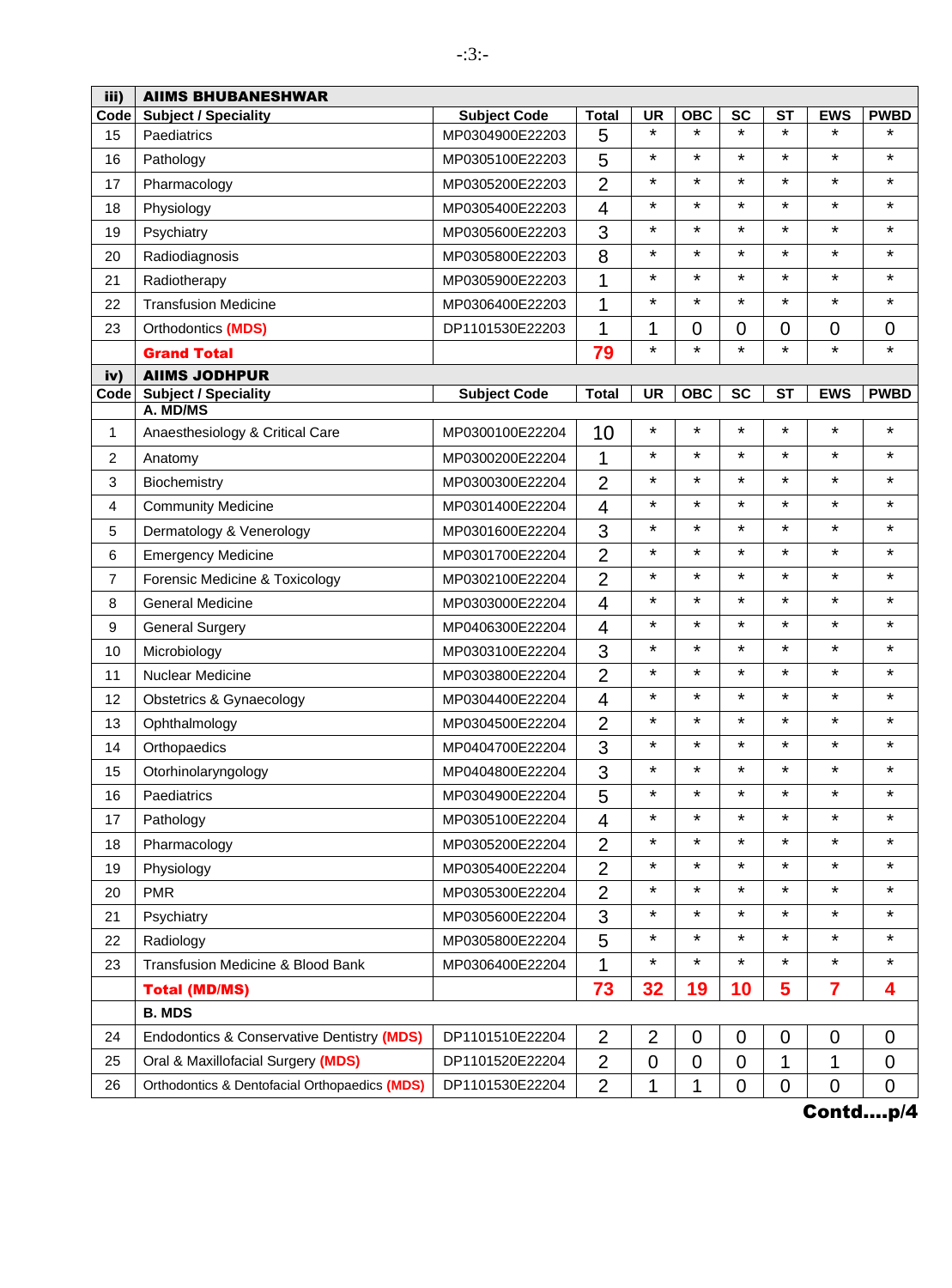| <b>Subject / Speciality</b><br><b>UR</b><br><b>OBC</b><br><b>SC</b><br><b>ST</b><br><b>EWS</b><br><b>PWBD</b><br>Code<br><b>Subject Code</b><br><b>Total</b><br>C. DM/MCH<br>$\star$<br>$\star$<br>$\star$<br>$\star$<br>$\star$<br>*<br>$\overline{2}$<br>27<br>Radiation Oncology (DM 6 Years)<br>MP0705900E22204<br>¥<br>$\star$<br>$\star$<br>$\star$<br>$\star$<br>*<br>$\overline{2}$<br>Neuro Surgery (MCh 6 Years)<br>28<br>MP0803600E22204<br>$\star$<br>$\star$<br>$\star$<br>$\star$<br>$\overline{2}$<br>$\star$<br>$\star$<br>Paediatric Surgery (MCh 6 Years)<br>29<br>MP0805000E22204<br>$\star$<br>$\star$<br>*<br>$\star$<br>$\star$<br>$\star$<br>85<br><b>Grand Total (A+B+C)</b><br><b>AIIMS NAGPUR</b><br>$\mathbf{v}$<br><b>Subject / Speciality</b><br><b>SC</b><br><b>ST</b><br><b>EWS</b><br><b>PWBD</b><br>Code<br><b>Subject Code</b><br><b>Total</b><br><b>UR</b><br><b>OBC</b><br>$\star$<br>$\star$<br>$\star$<br>$\star$<br>$\star$<br>$\star$<br>MP0300100E22205<br>1<br>$\mathbf{1}$<br>Anaesthesiology<br>$\star$<br>¥<br>¥<br>$\star$<br>$\star$<br>¥<br>$\overline{2}$<br>2<br>Anatomy<br>MP0300200E22205<br>¥<br>$\star$<br>$\star$<br>$\star$<br>$\star$<br>*<br>1<br>3<br>Biochemistry<br>MP0300300E22205<br>$\star$<br>$\star$<br>$\star$<br>$\star$<br>$\star$<br>*<br>4<br>4<br><b>Community Medicine</b><br>MP0301400E22205<br>$\star$<br>$\star$<br>¥<br>$\star$<br>$\star$<br>$\star$<br>1<br>5<br>Dermatology & Venerology<br>MP0301600E22205<br>¥<br>$\star$<br>$\star$<br>$\star$<br>$\star$<br>*<br>3<br><b>General Medicine</b><br>MP0303000E22205<br>6<br>¥<br>$\star$<br>$\star$<br>$\star$<br>$\star$<br>¥<br>3<br>$\overline{7}$<br>MP0406300E22205<br><b>General Surgery</b><br>¥<br>$\star$<br>$\star$<br>¥<br>$\overline{2}$<br>$\star$<br>$\star$<br>8<br>Microbiology<br>MP0303100E22205<br>*<br>$\star$<br>$\star$<br>3<br>$\star$<br>$\star$<br>¥<br>9<br>Obstetrics & Gynaecology<br>MP0304400E22205<br>$\star$<br>$\star$<br>¥<br>$\star$<br>$\star$<br>¥<br>1<br>10<br>Ophthalmology<br>MP0304500E22205<br>$\star$<br>$\star$<br>$\star$<br>$\star$<br>$\star$<br>$\star$<br>1<br>11<br>Otorhinolaryngology<br>MP0404800E22205<br>¥<br>$\star$<br>$\star$<br>$\star$<br>$\star$<br>*<br>3<br>12<br>Paediatrics<br>MP0304900E22205<br>$\star$<br>¥<br>$\star$<br>$\star$<br>$\star$<br>¥<br>3<br>MP0305100E22205<br>13<br>Pathology<br>$\star$<br>*<br>$\overline{2}$<br>¥<br>¥<br>$\star$<br>$\star$<br>14<br>Pharmacology<br>MP0305200E22205<br>¥<br>$\star$<br>$\star$<br>$\star$<br>$\star$<br>¥<br>$\overline{2}$<br>15<br>Physiology<br>MP0305400E22205<br>$\star$<br>$\star$<br>$\star$<br>$\star$<br>$\star$<br>*<br>1<br>16<br>Psychiatry<br>MP0305600E22205<br>$\star$<br>$\star$<br>¥<br>$\star$<br>$\star$<br>$\star$<br>1<br>17<br>Radiodiagnosis<br>MP0305800E22205<br>13<br>$\overline{2}$<br>34<br>9<br>2<br>4<br><b>Grand Total</b><br>6<br><b>AIIMS PATNA</b><br>vi)<br><b>UR</b><br><b>OBC</b><br><b>SC</b><br><b>ST</b><br><b>PWBD</b><br><b>Subject / Speciality</b><br><b>Subject Code</b><br><b>Total</b><br><b>EWS</b><br>Code<br>$\star$<br>$\star$<br>$\star$<br>*<br>$\star$<br>$\star$ |
|-----------------------------------------------------------------------------------------------------------------------------------------------------------------------------------------------------------------------------------------------------------------------------------------------------------------------------------------------------------------------------------------------------------------------------------------------------------------------------------------------------------------------------------------------------------------------------------------------------------------------------------------------------------------------------------------------------------------------------------------------------------------------------------------------------------------------------------------------------------------------------------------------------------------------------------------------------------------------------------------------------------------------------------------------------------------------------------------------------------------------------------------------------------------------------------------------------------------------------------------------------------------------------------------------------------------------------------------------------------------------------------------------------------------------------------------------------------------------------------------------------------------------------------------------------------------------------------------------------------------------------------------------------------------------------------------------------------------------------------------------------------------------------------------------------------------------------------------------------------------------------------------------------------------------------------------------------------------------------------------------------------------------------------------------------------------------------------------------------------------------------------------------------------------------------------------------------------------------------------------------------------------------------------------------------------------------------------------------------------------------------------------------------------------------------------------------------------------------------------------------------------------------------------------------------------------------------------------------------------------------------------------------------------------------------------------------------------------------------------------------------------------------------------------------------------------------------------------------------------------------------------------------------------------------------------------------------------------------------------------------------------------------------------------------------------------------------------------------------------------------------------------------------------------------------------|
|                                                                                                                                                                                                                                                                                                                                                                                                                                                                                                                                                                                                                                                                                                                                                                                                                                                                                                                                                                                                                                                                                                                                                                                                                                                                                                                                                                                                                                                                                                                                                                                                                                                                                                                                                                                                                                                                                                                                                                                                                                                                                                                                                                                                                                                                                                                                                                                                                                                                                                                                                                                                                                                                                                                                                                                                                                                                                                                                                                                                                                                                                                                                                                                   |
|                                                                                                                                                                                                                                                                                                                                                                                                                                                                                                                                                                                                                                                                                                                                                                                                                                                                                                                                                                                                                                                                                                                                                                                                                                                                                                                                                                                                                                                                                                                                                                                                                                                                                                                                                                                                                                                                                                                                                                                                                                                                                                                                                                                                                                                                                                                                                                                                                                                                                                                                                                                                                                                                                                                                                                                                                                                                                                                                                                                                                                                                                                                                                                                   |
|                                                                                                                                                                                                                                                                                                                                                                                                                                                                                                                                                                                                                                                                                                                                                                                                                                                                                                                                                                                                                                                                                                                                                                                                                                                                                                                                                                                                                                                                                                                                                                                                                                                                                                                                                                                                                                                                                                                                                                                                                                                                                                                                                                                                                                                                                                                                                                                                                                                                                                                                                                                                                                                                                                                                                                                                                                                                                                                                                                                                                                                                                                                                                                                   |
|                                                                                                                                                                                                                                                                                                                                                                                                                                                                                                                                                                                                                                                                                                                                                                                                                                                                                                                                                                                                                                                                                                                                                                                                                                                                                                                                                                                                                                                                                                                                                                                                                                                                                                                                                                                                                                                                                                                                                                                                                                                                                                                                                                                                                                                                                                                                                                                                                                                                                                                                                                                                                                                                                                                                                                                                                                                                                                                                                                                                                                                                                                                                                                                   |
|                                                                                                                                                                                                                                                                                                                                                                                                                                                                                                                                                                                                                                                                                                                                                                                                                                                                                                                                                                                                                                                                                                                                                                                                                                                                                                                                                                                                                                                                                                                                                                                                                                                                                                                                                                                                                                                                                                                                                                                                                                                                                                                                                                                                                                                                                                                                                                                                                                                                                                                                                                                                                                                                                                                                                                                                                                                                                                                                                                                                                                                                                                                                                                                   |
|                                                                                                                                                                                                                                                                                                                                                                                                                                                                                                                                                                                                                                                                                                                                                                                                                                                                                                                                                                                                                                                                                                                                                                                                                                                                                                                                                                                                                                                                                                                                                                                                                                                                                                                                                                                                                                                                                                                                                                                                                                                                                                                                                                                                                                                                                                                                                                                                                                                                                                                                                                                                                                                                                                                                                                                                                                                                                                                                                                                                                                                                                                                                                                                   |
|                                                                                                                                                                                                                                                                                                                                                                                                                                                                                                                                                                                                                                                                                                                                                                                                                                                                                                                                                                                                                                                                                                                                                                                                                                                                                                                                                                                                                                                                                                                                                                                                                                                                                                                                                                                                                                                                                                                                                                                                                                                                                                                                                                                                                                                                                                                                                                                                                                                                                                                                                                                                                                                                                                                                                                                                                                                                                                                                                                                                                                                                                                                                                                                   |
|                                                                                                                                                                                                                                                                                                                                                                                                                                                                                                                                                                                                                                                                                                                                                                                                                                                                                                                                                                                                                                                                                                                                                                                                                                                                                                                                                                                                                                                                                                                                                                                                                                                                                                                                                                                                                                                                                                                                                                                                                                                                                                                                                                                                                                                                                                                                                                                                                                                                                                                                                                                                                                                                                                                                                                                                                                                                                                                                                                                                                                                                                                                                                                                   |
|                                                                                                                                                                                                                                                                                                                                                                                                                                                                                                                                                                                                                                                                                                                                                                                                                                                                                                                                                                                                                                                                                                                                                                                                                                                                                                                                                                                                                                                                                                                                                                                                                                                                                                                                                                                                                                                                                                                                                                                                                                                                                                                                                                                                                                                                                                                                                                                                                                                                                                                                                                                                                                                                                                                                                                                                                                                                                                                                                                                                                                                                                                                                                                                   |
|                                                                                                                                                                                                                                                                                                                                                                                                                                                                                                                                                                                                                                                                                                                                                                                                                                                                                                                                                                                                                                                                                                                                                                                                                                                                                                                                                                                                                                                                                                                                                                                                                                                                                                                                                                                                                                                                                                                                                                                                                                                                                                                                                                                                                                                                                                                                                                                                                                                                                                                                                                                                                                                                                                                                                                                                                                                                                                                                                                                                                                                                                                                                                                                   |
|                                                                                                                                                                                                                                                                                                                                                                                                                                                                                                                                                                                                                                                                                                                                                                                                                                                                                                                                                                                                                                                                                                                                                                                                                                                                                                                                                                                                                                                                                                                                                                                                                                                                                                                                                                                                                                                                                                                                                                                                                                                                                                                                                                                                                                                                                                                                                                                                                                                                                                                                                                                                                                                                                                                                                                                                                                                                                                                                                                                                                                                                                                                                                                                   |
|                                                                                                                                                                                                                                                                                                                                                                                                                                                                                                                                                                                                                                                                                                                                                                                                                                                                                                                                                                                                                                                                                                                                                                                                                                                                                                                                                                                                                                                                                                                                                                                                                                                                                                                                                                                                                                                                                                                                                                                                                                                                                                                                                                                                                                                                                                                                                                                                                                                                                                                                                                                                                                                                                                                                                                                                                                                                                                                                                                                                                                                                                                                                                                                   |
|                                                                                                                                                                                                                                                                                                                                                                                                                                                                                                                                                                                                                                                                                                                                                                                                                                                                                                                                                                                                                                                                                                                                                                                                                                                                                                                                                                                                                                                                                                                                                                                                                                                                                                                                                                                                                                                                                                                                                                                                                                                                                                                                                                                                                                                                                                                                                                                                                                                                                                                                                                                                                                                                                                                                                                                                                                                                                                                                                                                                                                                                                                                                                                                   |
|                                                                                                                                                                                                                                                                                                                                                                                                                                                                                                                                                                                                                                                                                                                                                                                                                                                                                                                                                                                                                                                                                                                                                                                                                                                                                                                                                                                                                                                                                                                                                                                                                                                                                                                                                                                                                                                                                                                                                                                                                                                                                                                                                                                                                                                                                                                                                                                                                                                                                                                                                                                                                                                                                                                                                                                                                                                                                                                                                                                                                                                                                                                                                                                   |
|                                                                                                                                                                                                                                                                                                                                                                                                                                                                                                                                                                                                                                                                                                                                                                                                                                                                                                                                                                                                                                                                                                                                                                                                                                                                                                                                                                                                                                                                                                                                                                                                                                                                                                                                                                                                                                                                                                                                                                                                                                                                                                                                                                                                                                                                                                                                                                                                                                                                                                                                                                                                                                                                                                                                                                                                                                                                                                                                                                                                                                                                                                                                                                                   |
|                                                                                                                                                                                                                                                                                                                                                                                                                                                                                                                                                                                                                                                                                                                                                                                                                                                                                                                                                                                                                                                                                                                                                                                                                                                                                                                                                                                                                                                                                                                                                                                                                                                                                                                                                                                                                                                                                                                                                                                                                                                                                                                                                                                                                                                                                                                                                                                                                                                                                                                                                                                                                                                                                                                                                                                                                                                                                                                                                                                                                                                                                                                                                                                   |
|                                                                                                                                                                                                                                                                                                                                                                                                                                                                                                                                                                                                                                                                                                                                                                                                                                                                                                                                                                                                                                                                                                                                                                                                                                                                                                                                                                                                                                                                                                                                                                                                                                                                                                                                                                                                                                                                                                                                                                                                                                                                                                                                                                                                                                                                                                                                                                                                                                                                                                                                                                                                                                                                                                                                                                                                                                                                                                                                                                                                                                                                                                                                                                                   |
|                                                                                                                                                                                                                                                                                                                                                                                                                                                                                                                                                                                                                                                                                                                                                                                                                                                                                                                                                                                                                                                                                                                                                                                                                                                                                                                                                                                                                                                                                                                                                                                                                                                                                                                                                                                                                                                                                                                                                                                                                                                                                                                                                                                                                                                                                                                                                                                                                                                                                                                                                                                                                                                                                                                                                                                                                                                                                                                                                                                                                                                                                                                                                                                   |
|                                                                                                                                                                                                                                                                                                                                                                                                                                                                                                                                                                                                                                                                                                                                                                                                                                                                                                                                                                                                                                                                                                                                                                                                                                                                                                                                                                                                                                                                                                                                                                                                                                                                                                                                                                                                                                                                                                                                                                                                                                                                                                                                                                                                                                                                                                                                                                                                                                                                                                                                                                                                                                                                                                                                                                                                                                                                                                                                                                                                                                                                                                                                                                                   |
|                                                                                                                                                                                                                                                                                                                                                                                                                                                                                                                                                                                                                                                                                                                                                                                                                                                                                                                                                                                                                                                                                                                                                                                                                                                                                                                                                                                                                                                                                                                                                                                                                                                                                                                                                                                                                                                                                                                                                                                                                                                                                                                                                                                                                                                                                                                                                                                                                                                                                                                                                                                                                                                                                                                                                                                                                                                                                                                                                                                                                                                                                                                                                                                   |
|                                                                                                                                                                                                                                                                                                                                                                                                                                                                                                                                                                                                                                                                                                                                                                                                                                                                                                                                                                                                                                                                                                                                                                                                                                                                                                                                                                                                                                                                                                                                                                                                                                                                                                                                                                                                                                                                                                                                                                                                                                                                                                                                                                                                                                                                                                                                                                                                                                                                                                                                                                                                                                                                                                                                                                                                                                                                                                                                                                                                                                                                                                                                                                                   |
|                                                                                                                                                                                                                                                                                                                                                                                                                                                                                                                                                                                                                                                                                                                                                                                                                                                                                                                                                                                                                                                                                                                                                                                                                                                                                                                                                                                                                                                                                                                                                                                                                                                                                                                                                                                                                                                                                                                                                                                                                                                                                                                                                                                                                                                                                                                                                                                                                                                                                                                                                                                                                                                                                                                                                                                                                                                                                                                                                                                                                                                                                                                                                                                   |
|                                                                                                                                                                                                                                                                                                                                                                                                                                                                                                                                                                                                                                                                                                                                                                                                                                                                                                                                                                                                                                                                                                                                                                                                                                                                                                                                                                                                                                                                                                                                                                                                                                                                                                                                                                                                                                                                                                                                                                                                                                                                                                                                                                                                                                                                                                                                                                                                                                                                                                                                                                                                                                                                                                                                                                                                                                                                                                                                                                                                                                                                                                                                                                                   |
|                                                                                                                                                                                                                                                                                                                                                                                                                                                                                                                                                                                                                                                                                                                                                                                                                                                                                                                                                                                                                                                                                                                                                                                                                                                                                                                                                                                                                                                                                                                                                                                                                                                                                                                                                                                                                                                                                                                                                                                                                                                                                                                                                                                                                                                                                                                                                                                                                                                                                                                                                                                                                                                                                                                                                                                                                                                                                                                                                                                                                                                                                                                                                                                   |
|                                                                                                                                                                                                                                                                                                                                                                                                                                                                                                                                                                                                                                                                                                                                                                                                                                                                                                                                                                                                                                                                                                                                                                                                                                                                                                                                                                                                                                                                                                                                                                                                                                                                                                                                                                                                                                                                                                                                                                                                                                                                                                                                                                                                                                                                                                                                                                                                                                                                                                                                                                                                                                                                                                                                                                                                                                                                                                                                                                                                                                                                                                                                                                                   |
|                                                                                                                                                                                                                                                                                                                                                                                                                                                                                                                                                                                                                                                                                                                                                                                                                                                                                                                                                                                                                                                                                                                                                                                                                                                                                                                                                                                                                                                                                                                                                                                                                                                                                                                                                                                                                                                                                                                                                                                                                                                                                                                                                                                                                                                                                                                                                                                                                                                                                                                                                                                                                                                                                                                                                                                                                                                                                                                                                                                                                                                                                                                                                                                   |
|                                                                                                                                                                                                                                                                                                                                                                                                                                                                                                                                                                                                                                                                                                                                                                                                                                                                                                                                                                                                                                                                                                                                                                                                                                                                                                                                                                                                                                                                                                                                                                                                                                                                                                                                                                                                                                                                                                                                                                                                                                                                                                                                                                                                                                                                                                                                                                                                                                                                                                                                                                                                                                                                                                                                                                                                                                                                                                                                                                                                                                                                                                                                                                                   |
|                                                                                                                                                                                                                                                                                                                                                                                                                                                                                                                                                                                                                                                                                                                                                                                                                                                                                                                                                                                                                                                                                                                                                                                                                                                                                                                                                                                                                                                                                                                                                                                                                                                                                                                                                                                                                                                                                                                                                                                                                                                                                                                                                                                                                                                                                                                                                                                                                                                                                                                                                                                                                                                                                                                                                                                                                                                                                                                                                                                                                                                                                                                                                                                   |
| 1<br>Anaesthesiology<br>MP0300100E22206<br>10                                                                                                                                                                                                                                                                                                                                                                                                                                                                                                                                                                                                                                                                                                                                                                                                                                                                                                                                                                                                                                                                                                                                                                                                                                                                                                                                                                                                                                                                                                                                                                                                                                                                                                                                                                                                                                                                                                                                                                                                                                                                                                                                                                                                                                                                                                                                                                                                                                                                                                                                                                                                                                                                                                                                                                                                                                                                                                                                                                                                                                                                                                                                     |
| ¥<br>*<br>*<br>*<br>*<br>$\star$<br>$\overline{\mathbf{4}}$<br>2<br>MP0300200E22206<br>Anatomy                                                                                                                                                                                                                                                                                                                                                                                                                                                                                                                                                                                                                                                                                                                                                                                                                                                                                                                                                                                                                                                                                                                                                                                                                                                                                                                                                                                                                                                                                                                                                                                                                                                                                                                                                                                                                                                                                                                                                                                                                                                                                                                                                                                                                                                                                                                                                                                                                                                                                                                                                                                                                                                                                                                                                                                                                                                                                                                                                                                                                                                                                    |
| ¥<br>$\star$<br>$\star$<br>$\star$<br>$\star$<br>¥<br>3<br>4<br>Biochemistry<br>MP0300300E22206                                                                                                                                                                                                                                                                                                                                                                                                                                                                                                                                                                                                                                                                                                                                                                                                                                                                                                                                                                                                                                                                                                                                                                                                                                                                                                                                                                                                                                                                                                                                                                                                                                                                                                                                                                                                                                                                                                                                                                                                                                                                                                                                                                                                                                                                                                                                                                                                                                                                                                                                                                                                                                                                                                                                                                                                                                                                                                                                                                                                                                                                                   |
| ¥<br>*<br>$\star$<br>$\star$<br>$\star$<br>¥<br>4<br>4<br>CFM (Community Medicine & Family Medicine)<br>MP0301400E22206                                                                                                                                                                                                                                                                                                                                                                                                                                                                                                                                                                                                                                                                                                                                                                                                                                                                                                                                                                                                                                                                                                                                                                                                                                                                                                                                                                                                                                                                                                                                                                                                                                                                                                                                                                                                                                                                                                                                                                                                                                                                                                                                                                                                                                                                                                                                                                                                                                                                                                                                                                                                                                                                                                                                                                                                                                                                                                                                                                                                                                                           |
| $\star$<br>$\star$<br>$\star$<br>$\star$<br>$\star$<br>$\star$<br>1<br>5<br>MP0301600E22206<br>Dermatology                                                                                                                                                                                                                                                                                                                                                                                                                                                                                                                                                                                                                                                                                                                                                                                                                                                                                                                                                                                                                                                                                                                                                                                                                                                                                                                                                                                                                                                                                                                                                                                                                                                                                                                                                                                                                                                                                                                                                                                                                                                                                                                                                                                                                                                                                                                                                                                                                                                                                                                                                                                                                                                                                                                                                                                                                                                                                                                                                                                                                                                                        |
| ¥<br>$\star$<br>$\star$<br>$^\star$<br>$\star$<br>*<br>1<br><b>ENT</b><br>6<br>MP0404800E22206                                                                                                                                                                                                                                                                                                                                                                                                                                                                                                                                                                                                                                                                                                                                                                                                                                                                                                                                                                                                                                                                                                                                                                                                                                                                                                                                                                                                                                                                                                                                                                                                                                                                                                                                                                                                                                                                                                                                                                                                                                                                                                                                                                                                                                                                                                                                                                                                                                                                                                                                                                                                                                                                                                                                                                                                                                                                                                                                                                                                                                                                                    |
| ¥<br>$\star$<br>$\star$<br>$\star$<br>$\star$<br>¥<br>5<br>$\overline{7}$<br><b>Emergency Medicine</b><br>MP0301700E22206                                                                                                                                                                                                                                                                                                                                                                                                                                                                                                                                                                                                                                                                                                                                                                                                                                                                                                                                                                                                                                                                                                                                                                                                                                                                                                                                                                                                                                                                                                                                                                                                                                                                                                                                                                                                                                                                                                                                                                                                                                                                                                                                                                                                                                                                                                                                                                                                                                                                                                                                                                                                                                                                                                                                                                                                                                                                                                                                                                                                                                                         |
| ¥<br>$\star$<br>$\star$<br>$\star$<br>$\star$<br>¥<br>3<br>FMT (Forensic Medicine & Toxicology)<br>8<br>MP0302100E22206                                                                                                                                                                                                                                                                                                                                                                                                                                                                                                                                                                                                                                                                                                                                                                                                                                                                                                                                                                                                                                                                                                                                                                                                                                                                                                                                                                                                                                                                                                                                                                                                                                                                                                                                                                                                                                                                                                                                                                                                                                                                                                                                                                                                                                                                                                                                                                                                                                                                                                                                                                                                                                                                                                                                                                                                                                                                                                                                                                                                                                                           |
| ¥<br>¥<br>$\star$<br>$\star$<br>$\star$<br>*<br>5<br>9<br>Medicine<br>MP0303000E22206                                                                                                                                                                                                                                                                                                                                                                                                                                                                                                                                                                                                                                                                                                                                                                                                                                                                                                                                                                                                                                                                                                                                                                                                                                                                                                                                                                                                                                                                                                                                                                                                                                                                                                                                                                                                                                                                                                                                                                                                                                                                                                                                                                                                                                                                                                                                                                                                                                                                                                                                                                                                                                                                                                                                                                                                                                                                                                                                                                                                                                                                                             |
| $\star$<br>$\star$<br>$\star$<br>$\star$<br>$\star$<br>$\overline{2}$<br>*<br>MP0303100E22206<br>10<br>Microbiology                                                                                                                                                                                                                                                                                                                                                                                                                                                                                                                                                                                                                                                                                                                                                                                                                                                                                                                                                                                                                                                                                                                                                                                                                                                                                                                                                                                                                                                                                                                                                                                                                                                                                                                                                                                                                                                                                                                                                                                                                                                                                                                                                                                                                                                                                                                                                                                                                                                                                                                                                                                                                                                                                                                                                                                                                                                                                                                                                                                                                                                               |
| $\star$<br>¥<br>$\star$<br>$\star$<br>$\star$<br>¥<br>$\overline{2}$<br>11<br>OBG (Obstetrics & Gynaecology)<br>MP0304400E22206                                                                                                                                                                                                                                                                                                                                                                                                                                                                                                                                                                                                                                                                                                                                                                                                                                                                                                                                                                                                                                                                                                                                                                                                                                                                                                                                                                                                                                                                                                                                                                                                                                                                                                                                                                                                                                                                                                                                                                                                                                                                                                                                                                                                                                                                                                                                                                                                                                                                                                                                                                                                                                                                                                                                                                                                                                                                                                                                                                                                                                                   |
| $\star$<br>$\star$<br>$\star$<br>$\star$<br>$\star$<br>*<br>$\overline{2}$<br>MP0304500E22206<br>12<br>Ophthalmology                                                                                                                                                                                                                                                                                                                                                                                                                                                                                                                                                                                                                                                                                                                                                                                                                                                                                                                                                                                                                                                                                                                                                                                                                                                                                                                                                                                                                                                                                                                                                                                                                                                                                                                                                                                                                                                                                                                                                                                                                                                                                                                                                                                                                                                                                                                                                                                                                                                                                                                                                                                                                                                                                                                                                                                                                                                                                                                                                                                                                                                              |
| ¥<br>$\star$<br>$\star$<br>$\star$<br>$\star$<br>*<br>$\overline{\mathcal{A}}$<br>13<br>Orthopaedics<br>MP0404700E22206                                                                                                                                                                                                                                                                                                                                                                                                                                                                                                                                                                                                                                                                                                                                                                                                                                                                                                                                                                                                                                                                                                                                                                                                                                                                                                                                                                                                                                                                                                                                                                                                                                                                                                                                                                                                                                                                                                                                                                                                                                                                                                                                                                                                                                                                                                                                                                                                                                                                                                                                                                                                                                                                                                                                                                                                                                                                                                                                                                                                                                                           |
| ¥<br>$\star$<br>$\star$<br>$\star$<br>$\star$<br>¥<br>6<br>MP0304900E22206<br>14<br>Paediatrics                                                                                                                                                                                                                                                                                                                                                                                                                                                                                                                                                                                                                                                                                                                                                                                                                                                                                                                                                                                                                                                                                                                                                                                                                                                                                                                                                                                                                                                                                                                                                                                                                                                                                                                                                                                                                                                                                                                                                                                                                                                                                                                                                                                                                                                                                                                                                                                                                                                                                                                                                                                                                                                                                                                                                                                                                                                                                                                                                                                                                                                                                   |
| ¥<br>$\star$<br>$\star$<br>$\star$<br>$\star$<br>*<br>3<br>15<br>MP0305100E22206<br>Pathology                                                                                                                                                                                                                                                                                                                                                                                                                                                                                                                                                                                                                                                                                                                                                                                                                                                                                                                                                                                                                                                                                                                                                                                                                                                                                                                                                                                                                                                                                                                                                                                                                                                                                                                                                                                                                                                                                                                                                                                                                                                                                                                                                                                                                                                                                                                                                                                                                                                                                                                                                                                                                                                                                                                                                                                                                                                                                                                                                                                                                                                                                     |
| $\star$<br>¥<br>$\star$<br>$\star$<br>$\star$<br>$\star$<br>1<br>16<br>Pharmacology<br>MP0305200E22206                                                                                                                                                                                                                                                                                                                                                                                                                                                                                                                                                                                                                                                                                                                                                                                                                                                                                                                                                                                                                                                                                                                                                                                                                                                                                                                                                                                                                                                                                                                                                                                                                                                                                                                                                                                                                                                                                                                                                                                                                                                                                                                                                                                                                                                                                                                                                                                                                                                                                                                                                                                                                                                                                                                                                                                                                                                                                                                                                                                                                                                                            |
| $\star$<br>$\star$<br>3<br>*<br>$\star$<br>$\star$<br>$\star$<br>Physiology<br>MP0305400E22206<br>17                                                                                                                                                                                                                                                                                                                                                                                                                                                                                                                                                                                                                                                                                                                                                                                                                                                                                                                                                                                                                                                                                                                                                                                                                                                                                                                                                                                                                                                                                                                                                                                                                                                                                                                                                                                                                                                                                                                                                                                                                                                                                                                                                                                                                                                                                                                                                                                                                                                                                                                                                                                                                                                                                                                                                                                                                                                                                                                                                                                                                                                                              |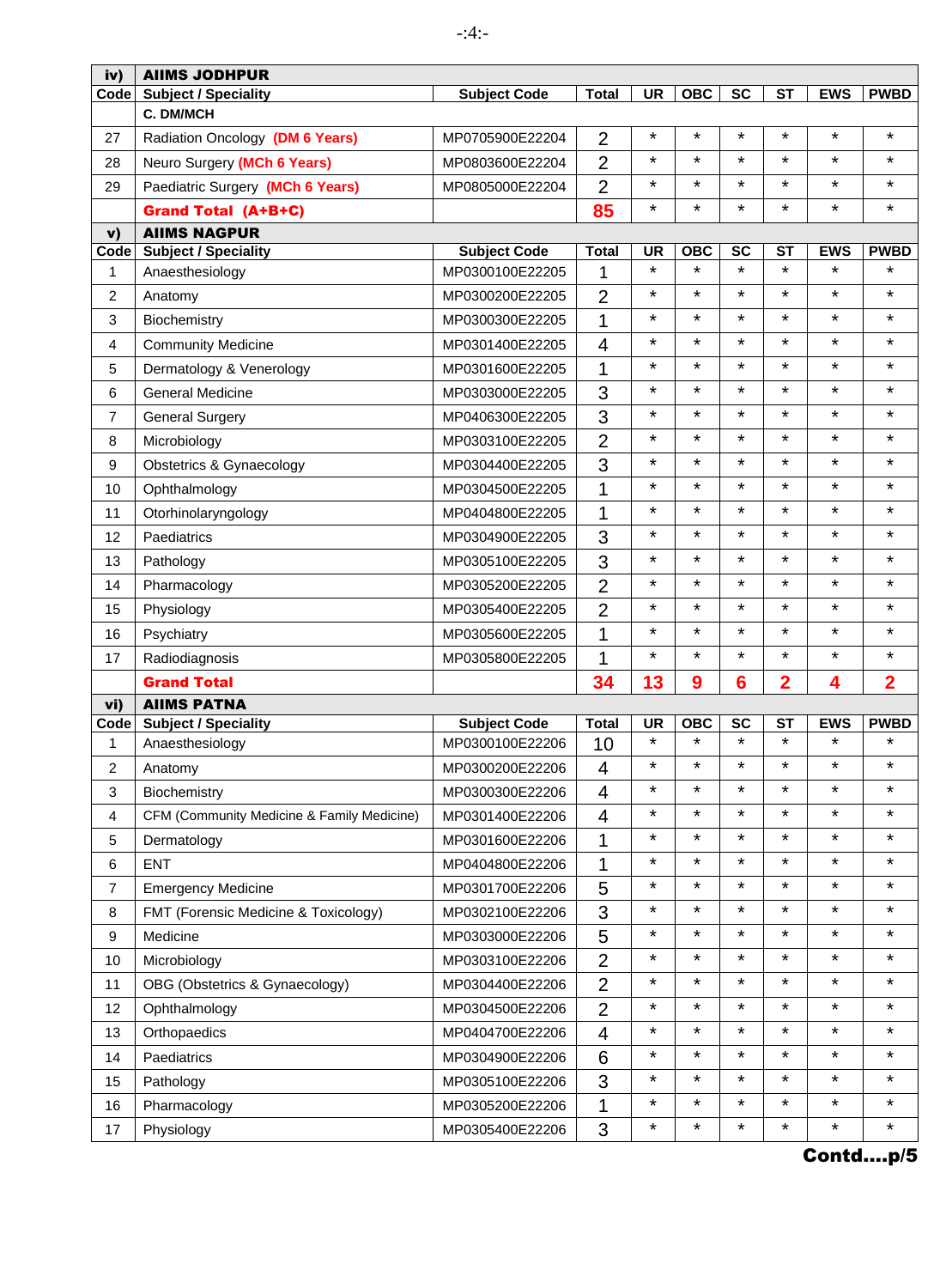| vi)            | <b>AIIMS PATNA</b>                         |                     |                |           |                |                      |                      |                |             |
|----------------|--------------------------------------------|---------------------|----------------|-----------|----------------|----------------------|----------------------|----------------|-------------|
| Code           | <b>Subject / Speciality</b>                | <b>Subject Code</b> | <b>Total</b>   | <b>UR</b> | <b>OBC</b>     | <b>SC</b>            | <b>ST</b>            | <b>EWS</b>     | <b>PWBD</b> |
| 18             | <b>PMR</b>                                 | MP0305300E22206     | 1              | $\star$   | $\star$        | $\star$              | $\star$              | $\star$        | *           |
| 19             | Psychiatry                                 | MP0305600E22206     | $\overline{2}$ | ¥         | *              | $\star$              | $\star$              | $\star$        | $\star$     |
| 20             | Radiodiagnosis                             | MP0305800E22206     | 3              | *         | $\star$        | $\star$              | $\star$              | $\star$        | $\star$     |
| 21             | Radiotherapy                               | MP0305900E22206     | 1              | $\star$   | $\star$        | $\star$              | $\star$              | $\star$        | $\star$     |
| 22             | Surgery                                    | MP0406300E22206     | 5              | ¥         | $\star$        | $\star$              | $\star$              | $\star$        | $\star$     |
| 23             | Paediatric Surgery (MCh 6 Years)           | MP0805000E22206     | 1              | ¥         | $\star$        | $\star$              | $\star$              | $\star$        | $\star$     |
|                | <b>Grand Total</b>                         |                     | 73             | ¥         | $\star$        | $\star$              | $\star$              | $\star$        | $\star$     |
| vii)           | <b>AIIMS RAIPUR</b>                        |                     |                |           |                |                      |                      |                |             |
| Code           | <b>Subject / Speciality</b>                | <b>Subject Code</b> | <b>Total</b>   | <b>UR</b> | OBC<br>$\star$ | <b>SC</b><br>$\star$ | <b>ST</b><br>$\star$ | <b>EWS</b>     | <b>PWBD</b> |
| 1              | Anaesthesiology                            | MP0300100E22207     | 6              | ¥         |                |                      |                      | $\star$        | *           |
| $\overline{c}$ | Anatomy                                    | MP0300200E22207     | 1              | *         | $\star$        | $\star$              | $\star$              | $\star$        | $\star$     |
| 3              | Biochemistry                               | MP0300300E22207     | $\overline{2}$ | ¥         | $\star$        | $\star$              | $\star$              | $\star$        | $\star$     |
| 4              | <b>Community Medicine</b>                  | MP0301400E22207     | 3              | $\star$   | $\star$        | $\star$              | $\star$              | $\star$        | $\star$     |
| 5              | Dermatology                                | MP0301600E22207     | $\overline{2}$ | ¥         | $\star$        | $\star$              | $\star$              | $\star$        | $\star$     |
| 6              | <b>Emergency Medicine</b>                  | MP0301700E22207     | $\overline{4}$ | ¥         | $\star$        | $\star$              | $\star$              | $\star$        | $\star$     |
| 7              | <b>ENT</b>                                 | MP0404800E22207     | $\overline{2}$ | ¥         | $\star$        | $\star$              | $\star$              | $\star$        | $\star$     |
| 8              | Forensic Medicine & Toxicology             | MP0302100E22207     | 1              | ¥         | $\star$        | $\star$              | $\star$              | $\star$        | $\star$     |
| 9              | <b>General Medicine</b>                    | MP0303000E22207     | 4              | $\star$   | $\star$        | $\star$              | $\star$              | $\star$        | $\star$     |
| 10             | <b>General Surgery</b>                     | MP0406300E22207     | $\overline{4}$ | ¥         | $\star$        | $\star$              | $\star$              | $\star$        | $\star$     |
| 11             | Microbiology                               | MP0303100E22207     | 3              | ¥         | $\star$        | $\star$              | $\star$              | $\star$        | $\star$     |
| 12             | <b>Nuclear Medicine</b>                    | MP0303800E22207     | 1              | ¥         | $\star$        | $\star$              | $\star$              | $\star$        | $\star$     |
| 13             | Obstetrics & Gynaecology                   | MP0304400E22207     | 3              | ¥         | $\star$        | $\star$              | $\star$              | $\star$        | $\star$     |
| 14             | Ophthalmology                              | MP0304500E22207     | 3              | ¥         | $\star$        | $\star$              | $\star$              | $\star$        | $\star$     |
| 15             | Orthopaedics                               | MP0404700E22207     | $\overline{2}$ | ¥         | $\star$        | $\star$              | $\star$              | $\star$        | $\star$     |
| 16             | Paediatrics                                | MP0304900E22207     | 3              | $\star$   | $\star$        | $\star$              | $\star$              | $\star$        | $\star$     |
| 17             | Pathology                                  | MP0305100E22207     | 3              | ¥         | $\star$        | $\star$              | $\star$              | $\star$        | $\star$     |
| 18             | Pharmacology                               | MP0305200E22207     | $\overline{2}$ | ¥         | $\star$        | $\star$              | $\star$              | $\star$        | ¥           |
| 19             | Physical Medicine & Rehabilitation         | MP0305300E22207     | 1              | ¥         | $\star$        | $\star$              | $\star$              | $\star$        | $\star$     |
| 20             | Physiology                                 | MP0305400E22207     | 1              | ¥         | $\star$        | $\star$              | $\star$              | $\star$        | ¥           |
| 21             | Psychiatry                                 | MP0305600E22207     | $\overline{2}$ | $\star$   | $\star$        | $\star$              | $\star$              | *              | $\star$     |
| 22             | Radiodiagnosis                             | MP0305800E22207     | $\overline{2}$ | ¥         | $\star$        | $\star$              | $\star$              | $\star$        | $\star$     |
| 23             | Radiotherapy                               | MP0305900E22107     | 1              | ¥         | $\star$        | $\star$              | $^\star$             | $\star$        | ¥           |
| 24             | <b>Transfusion Medicine</b>                | MP0306400E22207     | $\overline{2}$ | *         | $\star$        | $\star$              | $^\star$             | *              | ¥           |
| 25             | Oral & Maxillofacial Surgery (MDS)         | DP1101520E22207     | 1              | 1         | $\overline{0}$ | $\overline{0}$       | $\overline{0}$       | $\overline{0}$ | 0           |
| 26             | Paediatrics and Preventive Dentistry (MDS) | DP1101550E22207     | 1              | 1         | 0              | 0                    | $\mathbf 0$          | $\mathbf 0$    | 0           |
|                | <b>Grand Total</b>                         |                     | 60             | $\star$   | $\star$        | $\star$              | $\star$              | $\star$        | $\star$     |
| viii)          | <b>AIIMS RISHIKESH</b>                     |                     |                |           |                |                      |                      |                |             |
| Code           | <b>Subject / Speciality</b><br>A. MD/MS    | <b>Subject Code</b> | <b>Total</b>   | <b>UR</b> | <b>OBC</b>     | <b>SC</b>            | <b>ST</b>            | <b>EWS</b>     | <b>PWBD</b> |
| 1              | Anaesthesiology                            | MP0300100E22208     | 7              | *         | $\star$        | $\star$              | $^\star$             | $\star$        | $\star$     |
| $\overline{2}$ | Anatomy                                    | MP0300200E22208     | $\overline{2}$ | ¥         | $\star$        | $\star$              | $\star$              | $\star$        | ¥           |
| 3              | Biochemistry                               | MP0300300E22208     | $\overline{2}$ | $\star$   | $\star$        | $\star$              | $\star$              | *              | ¥           |
| 4              | Community & Family Medicine                | MP0301400E22208     | $\overline{2}$ | ¥         | $\star$        | $\star$              | $\star$              | $\star$        | ¥           |
| 5              | Dermatology & Venerology                   | MP0301600E22208     | $\overline{2}$ | $\star$   | $\star$        | $\star$              | $\star$              | $\star$        | ¥           |
|                |                                            |                     |                |           |                |                      |                      |                |             |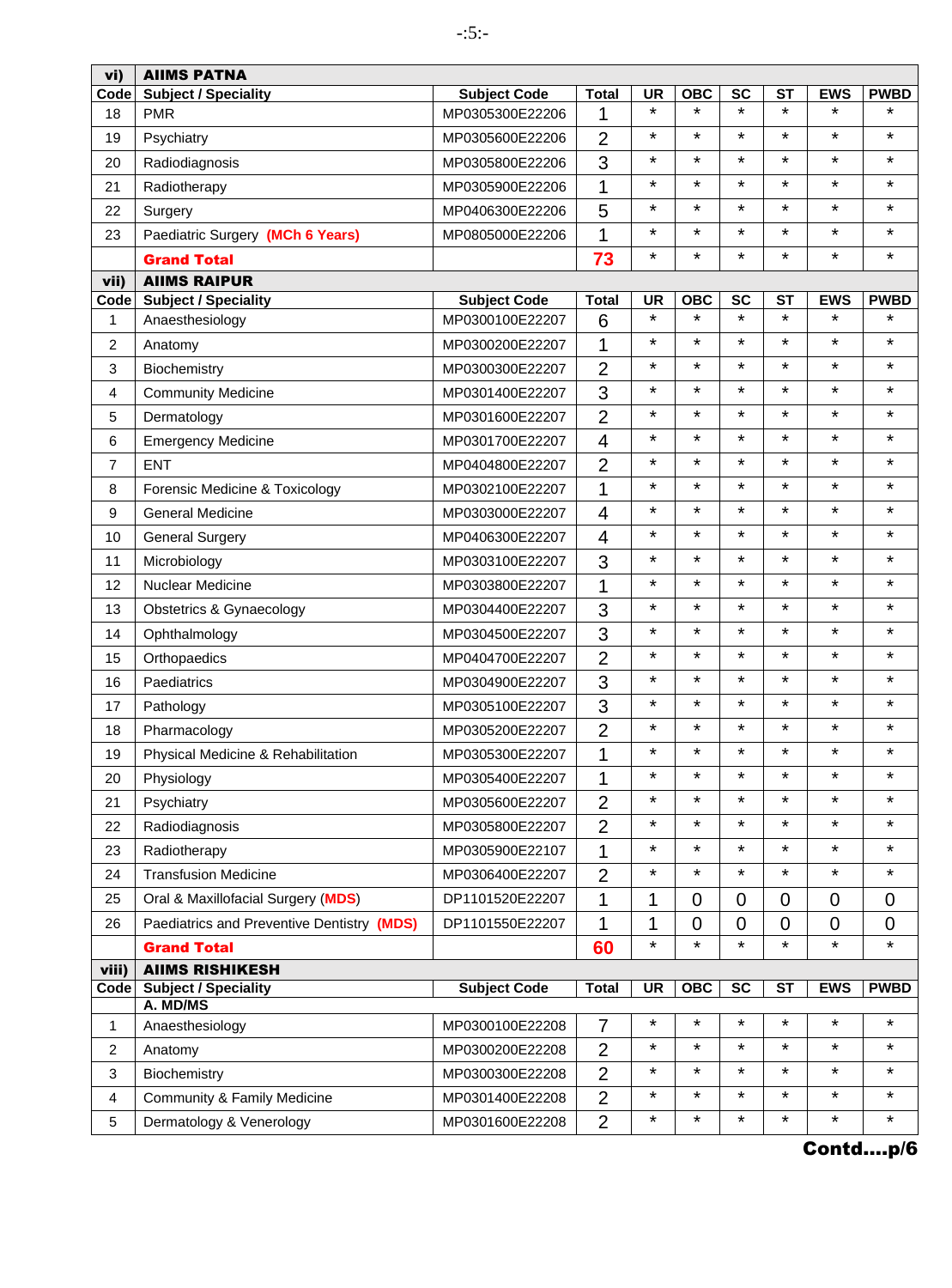| viii)          | <b>AIIMS RISHIKESH</b>                                |                     |                |           |                |                |                |                |                |
|----------------|-------------------------------------------------------|---------------------|----------------|-----------|----------------|----------------|----------------|----------------|----------------|
| Code           | <b>Subject / Speciality</b>                           | <b>Subject Code</b> | <b>Total</b>   | <b>UR</b> | OBC            | <b>SC</b>      | <b>ST</b>      | <b>EWS</b>     | <b>PWBD</b>    |
| 6              | <b>Emergency Medicine</b>                             | MP0301700E22208     | 3              | $\star$   | $\star$        | $\star$        | $\star$        | $\star$        | ¥              |
| $\overline{7}$ | <b>ENT</b>                                            | MP0404800E22208     | 1              | $\star$   | $\star$        | $\star$        | $\star$        | $\star$        | $\star$        |
| 8              | Forensic Medicine & Toxicology                        | MP0302100E22208     | $\overline{2}$ | $\star$   | $\star$        | $\star$        | $\star$        | $\star$        | $\star$        |
| 9              | <b>General Medicine</b>                               | MP0303000E22208     | 6              | $\star$   | $\star$        | $\star$        | $\star$        | $\star$        | $\star$        |
| 10             | <b>Geriatric Medicine</b>                             | MP0302400E22208     | 1              | *         | $\star$        | $\star$        | $\star$        | $\star$        | ¥              |
| 11             | <b>General Surgery</b>                                | MP0406300E22208     | 3              | $\star$   | $\star$        | $\star$        | $\star$        | $\star$        | $\star$        |
| 12             | Microbiology                                          | MP0303100E22208     | $\overline{2}$ | $\star$   | $\star$        | $\star$        | $\star$        | $\star$        | $\star$        |
| 13             | Nuclear Medicine                                      | MP0303800E22208     | $\overline{2}$ | $\star$   | $\star$        | $\star$        | $\star$        | $\star$        | $\star$        |
| 14             | Obstetrics & Gynaecology                              | MP0304400E22208     | 5              | $\star$   | $\star$        | $\star$        | $\star$        | $\star$        | $\star$        |
| 15             | Ophthalmology                                         | MP0304500E22208     | 3              | $\star$   | $\star$        | $\star$        | $\star$        | $\star$        | $\star$        |
| 16             | Orthopaedics                                          | MP0404700E22208     | 3              | $\star$   | $\star$        | $\star$        | $\star$        | $\star$        | ¥              |
| 17             | Paediatrics                                           | MP0304900E22208     | 3              | $\star$   | $\star$        | $\star$        | $\star$        | $\star$        | $\star$        |
| 18             | Pathology                                             | MP0305100E22208     | 3              | $\star$   | $\star$        | $\star$        | $\star$        | $\star$        | ¥              |
| 19             | Pharmacology                                          | MP0305200E22208     | $\overline{2}$ | $\star$   | $\star$        | $\star$        | $\star$        | $\star$        | $\star$        |
| 20             | Physical Medicine & Rehabilitation                    | MP0305300E22208     | 1              | $\star$   | $\star$        | $\star$        | $\star$        | $\star$        | $\star$        |
| 21             | Physiology                                            | MP0305400E22208     | $\overline{2}$ | $\star$   | $\star$        | $\star$        | $\star$        | $\star$        | $\star$        |
| 22             | Psychiatry                                            | MP0305600E22208     | 1              | *         | $\star$        | $\star$        | $\star$        | $\star$        | $\star$        |
| 23             | <b>Radiation Oncology</b>                             | MP0305900E22208     | $\overline{2}$ | $\star$   | $\star$        | $\star$        | $\star$        | $\star$        | $\star$        |
| 24             | Radiodiagnosis                                        | MP0305800E22208     | $\overline{4}$ | $\star$   | $\star$        | $\star$        | $\star$        | $\star$        | $\star$        |
| 25             | <b>Transfusion Medicine</b>                           | MP0306400E22208     | $\overline{2}$ | $\star$   | $\star$        | $\star$        | $\star$        | $\star$        | ¥              |
|                | <b>Total (MD/MS)</b>                                  |                     | 66             | $\star$   | $\star$        | $\star$        | $\star$        | $\star$        | $\star$        |
|                | <b>B. MDS</b>                                         |                     |                |           |                |                |                |                |                |
| 26             | Periodontics (MDS)                                    | DP1101560E22008     | 1              | 1         | $\overline{0}$ | $\overline{0}$ | $\overline{0}$ | $\overline{0}$ | $\overline{0}$ |
|                | C. MCh (6 Years)                                      |                     |                |           |                |                |                |                |                |
| 27             | Plastic, Reconstructive & Burns Surgery (MCh 6 Years) | MP0805500E22108     | $\overline{2}$ | $\star$   | $\star$        | $\star$        | $\star$        | $\star$        | $\star$        |
| 28             | Cardiothoracic & Vascular Surgery (MCh 6 Years)       | MP0801000E22108     | $\overline{2}$ | $\star$   | $\star$        | $\star$        | $\star$        | $\star$        | $\star$        |
| 29             | Neuro Surgery (MCh 6 Years)                           | MP0803600E22208     | 1              | $\star$   | $\star$        | $\star$        | $\star$        | $\star$        | ¥              |
|                | <b>Grand Total (A+B+C)</b>                            |                     | 72             | $\star$   | $\star$        | $\star$        | $\star$        | $\star$        | $\star$        |
| ix)            | <b>AIIMS BIBINAGAR</b>                                |                     |                |           |                |                |                |                |                |
| Code           | <b>Subject / Speciality</b>                           | <b>Subject Code</b> | <b>Total</b>   | <b>UR</b> | <b>OBC</b>     | <b>SC</b>      | <b>ST</b>      | <b>EWS</b>     | <b>PWBD</b>    |
| 1              | Anaesthesiology                                       | MP0300100E22209     | $\overline{2}$ | $\star$   | $\star$        | $\star$        | $\star$        | $\star$        | ¥              |
| 2              | <b>General Medicine</b>                               | MP0303000E22209     | 1              | $\star$   | $\star$        | $\star$        | $\star$        | $\star$        | ¥              |
| 3              | <b>General Surgery</b>                                | MP0406300E22209     | 1              | $\star$   | $\star$        | $\star$        | $\star$        | *              | $\star$        |
| 4              | Orthopaedics                                          | MP0404700E22209     | $\overline{2}$ | $\star$   | $\star$        | $\star$        | $\star$        | *              | ¥              |
| 5              | Paediatrics                                           | MP0304900E22209     | 1              | $\star$   | $\star$        | $\star$        | $\star$        | $\star$        | $\star$        |
| 6              | Radiodiagnosis                                        | MP0305800E22209     | $\overline{2}$ | $\star$   | $\star$        | $\star$        | $\star$        | $\star$        | $\star$        |
|                | <b>Grand Total</b>                                    |                     | 9              | $\star$   | ¥              | $\star$        | $\star$        | $\star$        | *              |
| x)             | <b>AIIMS BATHINDA</b>                                 |                     |                |           |                |                |                |                |                |
| Code           | <b>Subject / Speciality</b>                           | <b>Subject Code</b> | <b>Total</b>   | <b>UR</b> | <b>OBC</b>     | <b>SC</b>      | <b>ST</b>      | <b>EWS</b>     | <b>PWBD</b>    |
| 1              | <b>General Surgery</b>                                | MP0406300E22210     | 1              | $\star$   | ¥              | $\star$        | $\star$        | $\star$        | ¥              |
| $\overline{2}$ | Ophthalmology                                         | MP0304500E22210     | 1              | $\star$   | *              | $\star$        | $\star$        | $\star$        | *              |
| 3              | Psychiatry                                            | MP0305600E22210     | 1              | $\star$   | $\star$        | $\star$        | $\star$        | *              | $\star$        |
| 4              | Microbiology                                          | MP0303100E22210     | 1              | $\star$   | $\star$        | $\star$        | $\star$        | $\star$        | $\star$        |
|                | <b>Grand Total</b>                                    |                     | 4              | $\star$   | *              | $\star$        | $\star$        | $\star$        | *              |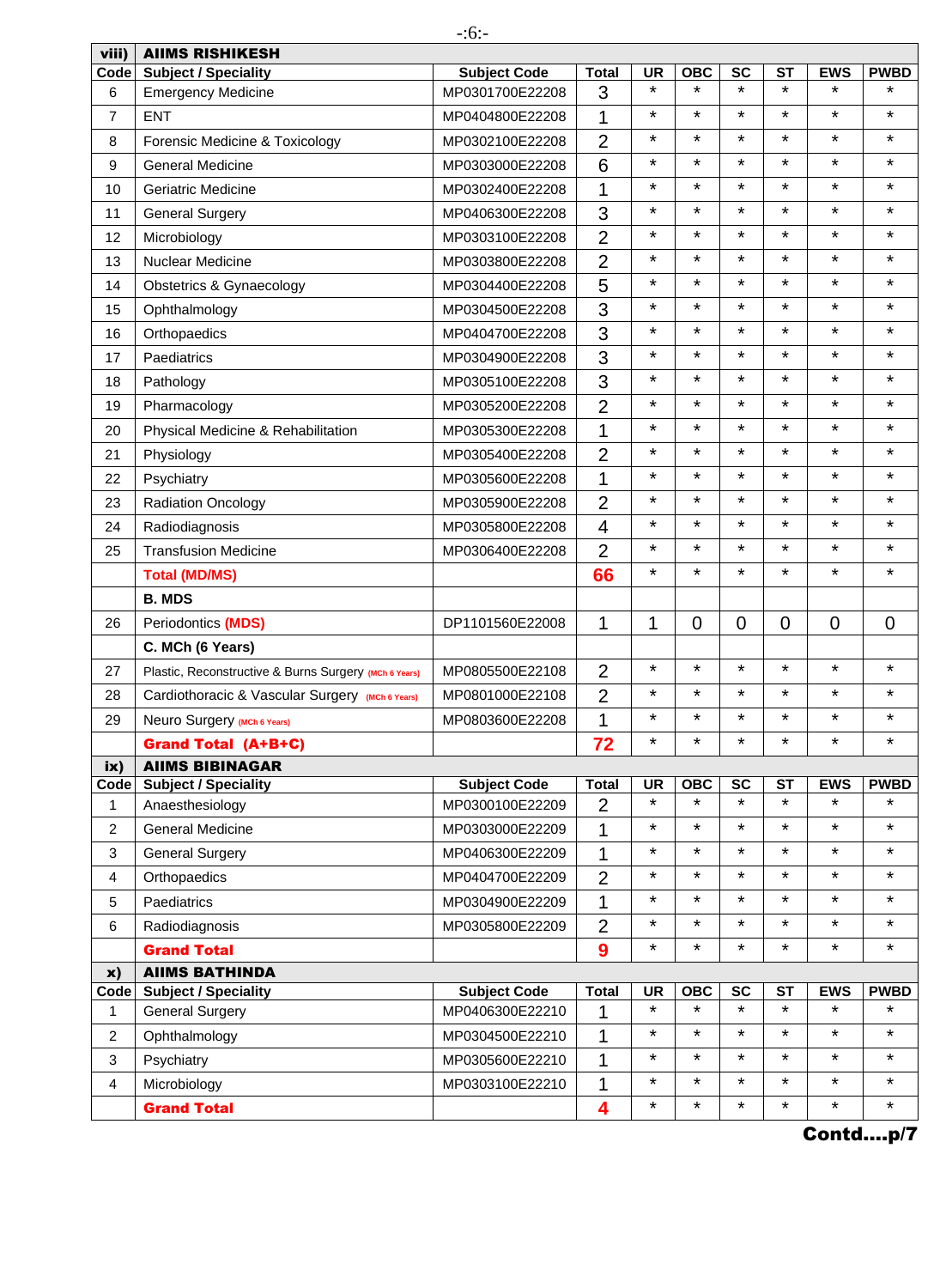| xi)              | <b>AIIMS DEOGHAR</b>                  |                     |                         |           |            |                          |                        |            |             |
|------------------|---------------------------------------|---------------------|-------------------------|-----------|------------|--------------------------|------------------------|------------|-------------|
| Code             | <b>Subject / Speciality</b>           | <b>Subject Code</b> | <b>Total</b>            | <b>UR</b> | <b>OBC</b> | <b>SC</b>                | <b>ST</b>              | <b>EWS</b> | <b>PWBD</b> |
| 1                | Biochemistry                          | MP0300300E22211     | 1                       | $\star$   | $\star$    | $\star$                  | $\star$                | $\star$    | *           |
| $\overline{c}$   | Community Medicine & Family Medicine  | MP0301400E22211     | 1                       | ¥         | $\star$    | $\star$                  | $\star$                | $\star$    | $\star$     |
| 3                | <b>General Surgery</b>                | MP0406300E22211     | 1                       | ¥         | $\star$    | $\star$                  | $\star$                | $\star$    | $\star$     |
| 4                | Microbiology                          | MP0303100E22211     | 1                       | $\star$   | $\star$    | $\star$                  | $\star$                | $\star$    | $\star$     |
| 5                | Pharmacology                          | MP0305200E22211     | 1                       | $\star$   | $\star$    | $\star$                  | $\star$                | $\star$    | $\star$     |
| 6                | Physiology                            | MP0305400E22211     | 1                       | *         | $\star$    | $\star$                  | $\star$                | $\star$    | ¥           |
|                  | <b>Grand Total</b>                    |                     | $6\phantom{1}6$         | ¥         | $\star$    | $\star$                  | $\star$                | $\star$    | $\star$     |
| xii)             | <b>AIIMS MANGALAGIRI</b>              |                     |                         |           |            |                          |                        |            |             |
| Code             | <b>Subject / Speciality</b>           | <b>Subject Code</b> | <b>Total</b>            | <b>UR</b> | <b>OBC</b> | <b>SC</b>                | <b>ST</b>              | <b>EWS</b> | <b>PWBD</b> |
| 1                | Anaesthesiology                       | MP0300100E22212     | $\overline{2}$          | $\star$   | $\star$    | $\star$                  | $\star$                | $\star$    | ¥           |
| $\overline{c}$   | Anatomy                               | MP0300200E22212     | $\overline{2}$          | $\star$   | $\star$    | $\star$                  | $\star$                | $\star$    | $\star$     |
| 3                | Community & Family Medicine           | MP0301400E22212     | $\overline{2}$          | ¥         | $\star$    | $\star$                  | $\star$                | $\star$    | $\star$     |
| 4                | <b>ENT</b>                            | MP0404800E22212     | $\mathbf{1}$            | $\star$   | $\star$    | $\star$                  | $\star$                | $\star$    | $\star$     |
| 5                | <b>General Medicine</b>               | MP0303000E22212     | 1                       | *         | $\star$    | $\star$                  | $\star$                | $\star$    | $\star$     |
| 6                | <b>General Surgery</b>                | MP0406300E22212     | $\overline{2}$          | $\star$   | $\star$    | $\star$                  | $\star$                | $\star$    | ¥           |
| 7                | Obst. & Gynaecology                   | MP0304400E22212     | $\overline{2}$          | $\star$   | $\star$    | $\star$                  | $\star$                | $\star$    | $\star$     |
| 8                | Orthopaedics                          | MP0404700E22212     | $\overline{2}$          | ¥         | $\star$    | $\star$                  | $\star$                | $\star$    | $\star$     |
| 9                | Paediatrics                           | MP0304900E22212     | $\overline{2}$          | $\star$   | $\star$    | $\star$                  | $\star$                | $\star$    | $\star$     |
| 10               | Pharmacology                          | MP0305200E22212     | 1                       | *         | $\star$    | $\star$                  | $\star$                | $\star$    | $\star$     |
| 11               | Physiology                            | MP0305400E22212     | 1                       | *         | $\star$    | $\star$                  | $\star$                | $\star$    | $\star$     |
| 12               | Psychiatry                            | MP0305600E22212     | 1                       | *         | $\star$    | $\star$                  | $\star$                | $\star$    | $\star$     |
| 13               | Radiodiagnosis                        | MP0305800E22212     | $\overline{2}$          | ¥         | $\star$    | $\star$                  | $\star$                | $\star$    | $\star$     |
|                  | <b>Grand Total</b>                    |                     | 21                      | ¥         | $\star$    | $\star$                  | $\star$                | $\star$    | $\star$     |
| xiii)            | <b>JIPMER, PUDUCHERRY</b>             |                     |                         |           |            |                          |                        |            |             |
| Code             | <b>Subject / Speciality</b>           | <b>Subject Code</b> | <b>Total</b>            | <b>UR</b> | <b>OBC</b> | $\overline{\mathsf{sc}}$ | $\overline{\text{ST}}$ | <b>EWS</b> | <b>PWBD</b> |
| $\mathbf{1}$     | Anaesthesiology                       | MP0300100E22291     | 14                      | $\star$   | $\star$    | $\star$                  | $\star$                | $\star$    | ¥           |
| $\overline{c}$   | Anatomy                               | MP0300200E22291     | 3                       | $\star$   | $\star$    | $\star$                  | $\star$                | $\star$    | $\star$     |
| 3                | Biochemistry                          | MP0300300E22291     | 3                       | ¥         | $\star$    | $\star$                  | $\star$                | $\star$    | $\star$     |
| 4                | <b>Community Medicine</b>             | MP0301400E22291     | $\overline{\mathbf{4}}$ | ¥         | *          | $\star$                  | $\star$                | $\star$    | $\star$     |
| 5                | Dermatology, Venereology & Leprology  | MP0301600E22291     | 4                       | ¥         | $\star$    | $\star$                  | $\star$                | $\star$    | $\star$     |
| 6                | <b>Emergency Medicine</b>             | MP0301700E22291     | 5                       | ¥         | $\star$    | $\star$                  | $\star$                | $\star$    | $\star$     |
| $\boldsymbol{7}$ | <b>Forensic Medicine</b>              | MP0302100E22291     | $\overline{2}$          | *         | $\star$    | $\star$                  | $\star$                | $\star$    | $\star$     |
| 8                | <b>General Medicine</b>               | MP0303000E22291     | 12                      | $\star$   | $\star$    | $\star$                  | $\star$                | $\star$    | ¥           |
| 9                | Immuno Hematology & Blood Transfusion | MP0306400E22291     | 1                       | *         | $\star$    | $\star$                  | $^\star$               | $\star$    | *           |
| 10               | Microbiology                          | MP0303100E22291     | 3                       | *         | $\star$    | $\star$                  | $^\star$               | $\star$    | ¥           |
| 11               | Nuclear Medicine                      | MP0303800E22291     | $\overline{2}$          | ¥         | $\star$    | $\star$                  | $\star$                | $\star$    | $\star$     |
| 12               | Pathology                             | MP0305100E22291     | $\overline{7}$          | *         | $\star$    | $\star$                  | $^\star$               | $\star$    | *           |
| 13               | Paediatrics                           | MP0304900E22291     | 10                      | *         | $\star$    | $\star$                  | $\star$                | $\star$    | ¥           |
| 14               | Pharmacology                          | MP0305200E22291     | $\overline{4}$          | *         | $\star$    | $\star$                  | $\star$                | $\star$    | ¥           |
| 15               | Physiology                            | MP0305400E22291     | $\overline{2}$          | *         | $\star$    | $\star$                  | $\star$                | $\star$    | ¥           |
| 16               | Psychiatry                            | MP0305600E22291     | $\overline{2}$          | ¥         | $\star$    | $\star$                  | $^\star$               | $\star$    | ¥           |
| 17               | <b>Pulmonary Medicine</b>             | MP0303010E22291     | 5                       | ¥         | $\star$    | $\star$                  | $\star$                | $\star$    | $\star$     |
| 18               | Radiodiagnosis                        | MP0305800E22291     | $\overline{7}$          | *         | $\star$    | $\star$                  | $\star$                | $\star$    | *           |
|                  |                                       |                     |                         |           |            |                          |                        |            |             |

-:7:-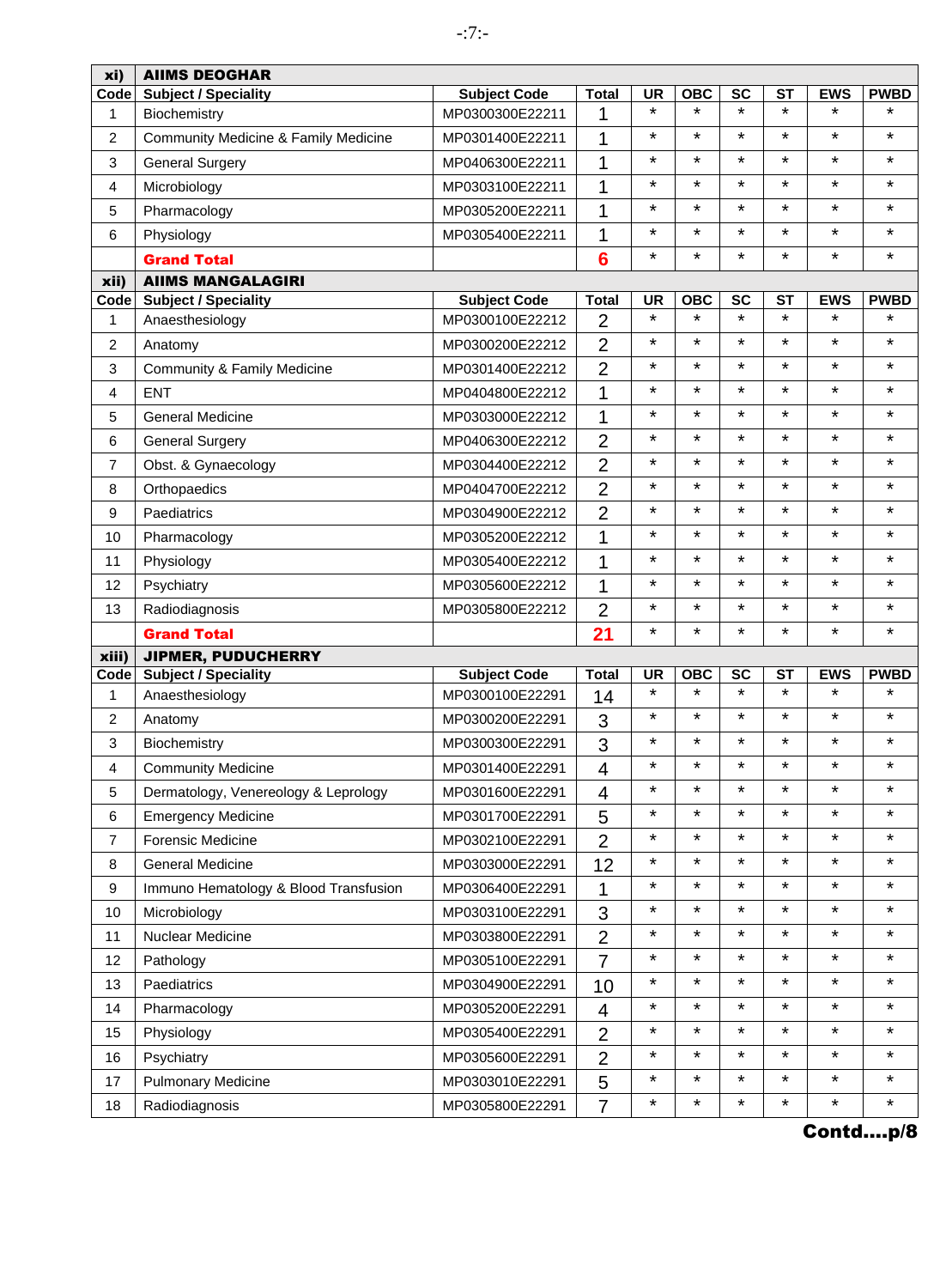| xiii)          | <b>JIPMER, PUDUCHERRY</b>                                                                                                                                                                            |                                                                                      |                         |                |                |                          |                |                          |                |                |
|----------------|------------------------------------------------------------------------------------------------------------------------------------------------------------------------------------------------------|--------------------------------------------------------------------------------------|-------------------------|----------------|----------------|--------------------------|----------------|--------------------------|----------------|----------------|
| Code           | <b>Subject / Speciality</b>                                                                                                                                                                          | <b>Subject Code</b>                                                                  | <b>Total</b>            | <b>UR</b>      | <b>OBC</b>     | <b>SC</b>                |                | <b>ST</b>                | <b>EWS</b>     | <b>PWBD</b>    |
| 19             | <b>Radiation Oncology</b>                                                                                                                                                                            | MP0305900E22291                                                                      | 7                       | $\star$        | $\star$        | $\star$                  |                | $\star$                  | $\star$        | ÷              |
| 20             | <b>General Surgery</b>                                                                                                                                                                               | MP0406300E22291                                                                      | 12                      | $\star$        | $\star$        | $\star$                  |                | $\star$                  | $\star$        | $\star$        |
| 21             | Obst. & Gynae                                                                                                                                                                                        | MP0304400E22291                                                                      | 12                      | $\star$        | $\star$        | $\star$                  |                | $\star$                  | $\star$        | $\star$        |
| 22             | Ophthalmology                                                                                                                                                                                        | MP0304500E22291                                                                      | 5                       | $\star$        | $\star$        | $\star$                  |                | $\star$                  | $\star$        | $\star$        |
| 23             | <b>Orthopaedics Surgery</b>                                                                                                                                                                          | MP0404700E22291                                                                      | $\overline{\mathbf{4}}$ | $\star$        | $\star$        | $\star$                  |                | $\star$                  | $\star$        | $\star$        |
| 24             | Otorhinolaryngology                                                                                                                                                                                  | MP0404800E22291                                                                      | $\overline{4}$          | $\star$        | $\star$        | $\star$                  |                | $\star$                  | $\star$        | $\star$        |
| 25             | Orthodontics & Dentofacial Orthopaedics (MDS)                                                                                                                                                        | DP1101530E22291                                                                      | 1                       | $\star$        | $\star$        | $\star$                  |                | $\star$                  | $\star$        | $\star$        |
| 26             | Oral & Maxillofacial Surgery (MDS)                                                                                                                                                                   | DP1101520E22291                                                                      | 1                       | $\star$        | ¥              | $\star$                  |                | $\star$                  | $\star$        | $\star$        |
| 27             | Neuro Surgery (MCh 6 Years)                                                                                                                                                                          | MP0803600E22291                                                                      | 1                       | $\star$        | $\star$        | $\star$                  |                | $\star$                  | *              | $\star$        |
| 28             | Paediatric Surgery (MCh 6 Years)                                                                                                                                                                     | MP0805000E22291                                                                      | 1                       | $\star$        | $\star$        | $\star$                  |                | $\star$                  | $\star$        | $\star$        |
|                | <b>Grand Total</b>                                                                                                                                                                                   |                                                                                      | 138                     | $\star$        | *              | $\star$                  |                | $\star$                  | *              | $\star$        |
| xiv)           | <b>NIMHANS, BENGALURU</b>                                                                                                                                                                            |                                                                                      |                         |                |                |                          |                |                          |                |                |
| Code           | <b>Subject / Speciality</b>                                                                                                                                                                          | <b>Subject Code</b>                                                                  | <b>Total</b>            | <b>UR</b>      | <b>OBC</b>     | $\overline{\mathsf{sc}}$ |                | $\overline{\mathsf{ST}}$ | <b>EWS</b>     | <b>PWBD</b>    |
| 1              | Psychiatry                                                                                                                                                                                           | MP0305600E22292                                                                      | 12                      | 6              | $\overline{2}$ | 1                        |                | 1                        | $\overline{2}$ | 0              |
| 2              | Psychiatry (Karnataka Domicile Category)                                                                                                                                                             | MP0305600E22292                                                                      | 4                       | 1              | 1              | 1                        |                | 1                        | $\mathbf 0$    | $\mathbf 0$    |
| 3              | Psychiatry (North - Eastern Domicile)                                                                                                                                                                | MP0305600E22292                                                                      | 3                       | $\overline{2}$ | 1              | $\overline{0}$           |                | $\overline{0}$           | $\overline{0}$ | $\mathbf 0$    |
| 4              | Neurology (DM 6 years) **                                                                                                                                                                            | MP0703400E22292                                                                      | $\overline{4}$          | 4              | $\overline{0}$ | $\overline{0}$           |                | $\overline{0}$           | $\overline{0}$ | $\mathbf 0$    |
| 5              | Neuro Surgery (MCh 6 Years) **                                                                                                                                                                       | MP0803600E22292                                                                      | $\overline{2}$          | $\overline{2}$ | $\overline{0}$ | $\overline{0}$           |                | $\overline{0}$           | $\overline{0}$ | $\overline{0}$ |
| 6              | Physical Medicine & Rehabilitation **                                                                                                                                                                | MP0305300E22292                                                                      | $\overline{2}$          | $\overline{2}$ | $\overline{0}$ | $\overline{0}$           |                | $\mathbf 0$              | $\overline{0}$ | $\mathbf 0$    |
|                | <b>Grand Total</b>                                                                                                                                                                                   |                                                                                      | 27                      | 17             | 4              | $\overline{2}$           |                | $\overline{2}$           | $\overline{2}$ | $\bf{0}$       |
|                | 5% of the seats are reserved for PWBD (between 40% to 70% disability) as per the Govt. of India<br><b>PWBD category:</b><br>regulations in all courses offered at NIMHANS except for DM/MCh courses. |                                                                                      |                         |                |                |                          |                |                          |                |                |
|                | **(Institute Stipendiary):                                                                                                                                                                           | No reservations applicable for M.Ch., DM and MD Physical Medicine and Rehabilitation |                         |                |                |                          |                |                          |                |                |
|                | <b>PGIMER, CHANDIGARH</b>                                                                                                                                                                            | Courses. Seat Allocation will be purely on merit basis                               |                         |                |                |                          |                |                          |                |                |
| xv)<br>Code    | <b>Subject / Speciality</b>                                                                                                                                                                          |                                                                                      | <b>Total</b>            | <b>UR</b>      | <b>OBC</b>     | <b>SC</b>                | <b>ST</b>      | <b>EWS</b>               | <b>RA</b>      | <b>PWBD</b>    |
|                |                                                                                                                                                                                                      | <b>Subject Code</b>                                                                  |                         |                |                |                          |                |                          |                |                |
| $\mathbf{1}$   | Anaesthesiology & Intensive Care                                                                                                                                                                     | MP0300100E22293                                                                      | 17                      | 9              | 5              | $\overline{2}$           | 1              | $\mathbf 0$              | 1              | 1              |
| 2              | Biochemistry                                                                                                                                                                                         | MP0300300E22293                                                                      | 1                       | 1              | 0              | 0                        | 0              | $\mathbf 0$              | $\overline{0}$ | $\mathbf 0$    |
| 3              | <b>Community Medicine</b>                                                                                                                                                                            | MP0301400E22293                                                                      | $\overline{2}$          | 1              | 1              | $\mathbf 0$              | 0              | $\mathbf 0$              | $\mathbf 0$    | $\mathbf 0$    |
| 4              | Dermatology, Venereology & Leprology                                                                                                                                                                 | MP0301600E22293                                                                      | 3                       | 1              | 1              | 1                        | 0              | $\mathbf 0$              | 0              | $\mathbf 0$    |
| 5              | Otorhinolaryngology                                                                                                                                                                                  | MP0404800E22293                                                                      | 3                       | 1              | 1              | 1                        | 0              | $\mathbf 0$              | $\mathbf 0$    | 0              |
| 6              | Medicine                                                                                                                                                                                             | MP0303000E22293                                                                      | 17                      | 9              | 5              | $\overline{2}$           | 1              | $\overline{0}$           | 1              | 1              |
| $\overline{7}$ | Microbiology                                                                                                                                                                                         | MP0303100E22293                                                                      | $\overline{2}$          | $\overline{2}$ | $\mathbf 0$    | 0                        | 0              | $\mathbf 0$              | $\mathbf 0$    | 0              |
| 8              | Nuclear Medicine                                                                                                                                                                                     | MP0303800E22293                                                                      | $\overline{2}$          | 1              | $\mathbf 0$    | 0                        | 1              | $\mathbf 0$              | $\mathbf 0$    | 0              |
| 9              | <b>Obstetrics &amp; Gynaecology</b>                                                                                                                                                                  | MP0304400E22293                                                                      | 6                       | $\overline{2}$ | $\overline{2}$ | 1                        | 1              | $\mathbf 0$              | 1              | 1              |
| 10             | Ophthalmology                                                                                                                                                                                        | MP0304500E22293                                                                      | 4                       | $\overline{2}$ | 1              | 1                        | 0              | $\overline{0}$           | $\mathbf 0$    | 0              |
| 11             | <b>Orthopaedic Surgery</b>                                                                                                                                                                           | MP0404700E22293                                                                      | 4                       | $\overline{2}$ | 1              | 1                        | $\mathbf 0$    | $\overline{0}$           | $\mathbf 0$    | $\mathbf 0$    |
| 12             | Pathology                                                                                                                                                                                            | MP0305100E22293                                                                      | 5                       | 3              | 1              | 1                        | $\mathbf 0$    | $\mathbf 0$              | $\mathbf 0$    | $\mathbf 0$    |
| 13             | Paediatrics                                                                                                                                                                                          | MP0304900E22293                                                                      | 16                      | 8              | 4              | $\overline{2}$           | $\overline{2}$ | $\mathbf 0$              | 1              | 1              |
| 14             | Pharmacology                                                                                                                                                                                         | MP0305200E22293                                                                      | $\overline{2}$          | 1              | 0              | 0                        | 1              | $\mathbf 0$              | 0              | 0              |
|                |                                                                                                                                                                                                      |                                                                                      |                         |                |                |                          |                |                          |                |                |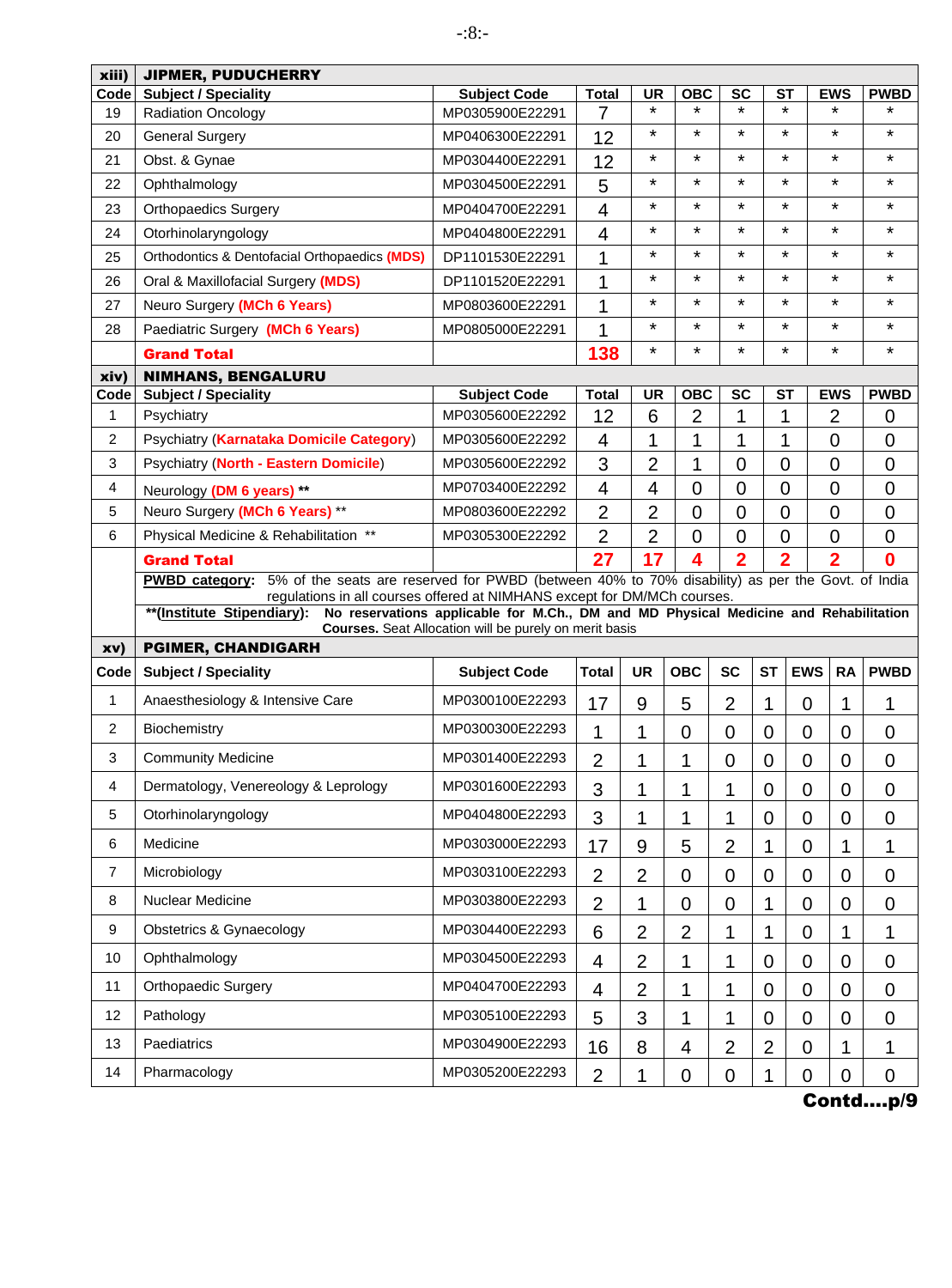| <b>UR</b><br><b>OBC</b><br><b>SC</b><br><b>ST</b><br><b>EWS</b><br><b>RA</b><br>Code<br><b>Subject / Speciality</b><br><b>Subject Code</b><br><b>Total</b><br>Psychiatry<br>MP0305600E22293<br>15<br>3<br>2<br>1<br>6<br>0<br>0<br>$\mathbf 0$<br>Radiodiagnosis and Imaging<br>16<br>MP0305800E22293<br>3<br>5<br>1<br>1<br>0<br>0<br>0<br>17<br>Radiotherapy and Clinical Oncology<br>MP0305900E22293<br>$\overline{2}$<br>$\overline{2}$<br>$\overline{0}$<br>$\overline{0}$<br>$\overline{0}$<br>$\overline{0}$<br>$\overline{0}$<br>18<br><b>General Surgery</b><br>MP0406300E22293<br>3<br>18<br>9<br>5<br>1<br>0<br>1<br>19<br><b>Transfusion Medicine</b><br>MP0306400E22293<br>$\overline{2}$<br>$\overline{0}$<br>1<br>$\overline{0}$<br>1<br>$\overline{0}$<br>0<br>20<br>Orthodontics & Dentofacial Orthopaedics (MDS)<br>DP1101530E22293<br>$\overline{2}$<br>1<br>$\overline{0}$<br>1<br>$\overline{0}$<br>$\overline{0}$<br>$\overline{0}$<br>21<br>Pedodontics & Preventive Dentistry (MDS)<br>DP1101550E22293<br>$\overline{2}$<br>1<br>1<br>$\mathbf 0$<br>$\overline{0}$<br>$\overline{0}$<br>$\overline{0}$<br>22<br>Oral & Maxillofacial Surgery (MDS)<br>DP1101520E22293<br>$\overline{2}$<br>$\overline{0}$<br>$\overline{0}$<br>1<br>1<br>0<br>$\overline{0}$<br><b>Grand Total</b><br>$\bf{0}$<br>5<br>63<br>33<br>18<br>9<br>123<br><b>SCTIMS TRIVANDRUM</b><br>xvi)<br><b>UR</b><br><b>OBC</b><br><b>SC</b><br><b>Subject / Speciality</b><br><b>Subject Code</b><br><b>ST</b><br>Code<br>Total<br>1<br>No seat available<br>MP0306400E12294<br>0<br>0<br>$\mathbf 0$<br>0<br>0<br>only one seat available under Sponsored category<br><b>Institutions</b><br>S.No.<br><b>UR</b><br><b>OBC</b><br><b>SC</b><br><b>ST</b><br><b>EWS</b><br><b>PwBD</b><br><b>Total</b><br><b>RA</b><br>$\star$<br>$\star$<br>$\ast$<br>$\star$<br>*<br>$\ast$<br><b>AIIMS NEW DELHI</b><br>0<br>153<br>$\mathbf{1}$<br>$\star$<br>$\star$<br>$\star$<br>$\star$<br>$\star$<br>*<br><b>AIIMS BHOPAL</b><br>54<br>0<br>$\mathbf 2$<br>$\star$<br>*<br>$\star$<br>$\star$<br>$\star$<br>$\star$<br>AIIMS BHUBANESWAR<br>79<br>0<br>3<br>$\star$<br>$\star$<br>$\star$<br>*<br>$\star$<br>$\ast$<br>AIIMS JODHPUR<br>85<br>0<br>4<br>34<br>0<br>$\star$<br>*<br>*<br>$\star$<br>$\star$<br>$\ast$<br><b>AIIMS NAGPUR</b><br>5<br>$\star$<br>$\star$<br>$\star$<br>$\star$<br>$\star$<br>$\star$<br><b>AIIMS PATNA</b><br>0<br>73<br>6<br>$\star$<br>*<br>$\star$<br>$\star$<br>$\star$<br>*<br><b>AIIMS RAIPUR</b><br>60<br>0<br>7<br>*<br>$\star$<br>$\star$<br>$\star$<br>$\star$<br>$\star$<br><b>AIIMS RISHIKESH</b><br>0<br>72<br>8<br>$\star$<br>*<br>$\star$<br>$\ast$<br>$\star$<br>$\ast$<br><b>AIIMS BIBINAGAR</b><br>0<br>9<br>9<br>$\star$<br>$\star$<br>$\star$<br>$\star$<br>$\ast$<br>$\star$<br><b>AIIMS BATHINDA</b><br>4<br>0<br>10<br>$\ast$<br>*<br>$\star$<br>$\star$<br>$\ast$<br>*<br><b>AIIMS DEOGHAR</b><br>6<br>0<br>11<br>AIIMS MANGALAGIRI<br>21<br>12<br>0<br>$\star$<br>$\ast$<br>*<br>$\ast$<br>*<br>$\star$<br>*<br>JIPMER, PUDUCHERRY<br>138<br>13<br>NIMHANS, BENGALURU<br>27<br>$\overline{2}$<br>$\overline{c}$<br>$\overline{2}$<br>17<br>4<br>0<br>0<br>14<br>PGIMER, Chandigarh<br>123<br>5<br>5<br>63<br>33<br>18<br>9<br>0<br>15<br><b>SCTIMST Trivandrum</b><br>0<br>0<br>0<br>0<br>0<br>0<br>0<br>16<br>0 | 5<br>5<br>938<br>37<br>20<br>11<br>$\mathbf{2}$<br><b>G. Total</b><br>80<br>* Roster Point Allocation for Seat Allocation (Dynamic)<br>* Roster Point Allocation for Counselling (Dynamic) | $\mathbf 0$<br>1<br>$\overline{0}$<br>$\overline{0}$<br>0<br>$\overline{0}$<br>5<br><b>EWS</b><br>For MDS: Reservation for the Persons with Benchmark Disabilities (PWBD) for AIIMS: | xv) |  | <b>PGIMER, CHANDIGARH</b> |              |  |  |  |  |  |  |  |  |  |             |
|------------------------------------------------------------------------------------------------------------------------------------------------------------------------------------------------------------------------------------------------------------------------------------------------------------------------------------------------------------------------------------------------------------------------------------------------------------------------------------------------------------------------------------------------------------------------------------------------------------------------------------------------------------------------------------------------------------------------------------------------------------------------------------------------------------------------------------------------------------------------------------------------------------------------------------------------------------------------------------------------------------------------------------------------------------------------------------------------------------------------------------------------------------------------------------------------------------------------------------------------------------------------------------------------------------------------------------------------------------------------------------------------------------------------------------------------------------------------------------------------------------------------------------------------------------------------------------------------------------------------------------------------------------------------------------------------------------------------------------------------------------------------------------------------------------------------------------------------------------------------------------------------------------------------------------------------------------------------------------------------------------------------------------------------------------------------------------------------------------------------------------------------------------------------------------------------------------------------------------------------------------------------------------------------------------------------------------------------------------------------------------------------------------------------------------------------------------------------------------------------------------------------------------------------------------------------------------------------------------------------------------------------------------------------------------------------------------------------------------------------------------------------------------------------------------------------------------------------------------------------------------------------------------------------------------------------------------------------------------------------------------------------------------------------------------------------------------------------------------------------------------------------------------------------------------------------------------------------------------------------------------------------------------------------------------------------------------------------------------|--------------------------------------------------------------------------------------------------------------------------------------------------------------------------------------------|--------------------------------------------------------------------------------------------------------------------------------------------------------------------------------------|-----|--|---------------------------|--------------|--|--|--|--|--|--|--|--|--|-------------|
|                                                                                                                                                                                                                                                                                                                                                                                                                                                                                                                                                                                                                                                                                                                                                                                                                                                                                                                                                                                                                                                                                                                                                                                                                                                                                                                                                                                                                                                                                                                                                                                                                                                                                                                                                                                                                                                                                                                                                                                                                                                                                                                                                                                                                                                                                                                                                                                                                                                                                                                                                                                                                                                                                                                                                                                                                                                                                                                                                                                                                                                                                                                                                                                                                                                                                                                                                            |                                                                                                                                                                                            |                                                                                                                                                                                      |     |  |                           |              |  |  |  |  |  |  |  |  |  | <b>PWBD</b> |
|                                                                                                                                                                                                                                                                                                                                                                                                                                                                                                                                                                                                                                                                                                                                                                                                                                                                                                                                                                                                                                                                                                                                                                                                                                                                                                                                                                                                                                                                                                                                                                                                                                                                                                                                                                                                                                                                                                                                                                                                                                                                                                                                                                                                                                                                                                                                                                                                                                                                                                                                                                                                                                                                                                                                                                                                                                                                                                                                                                                                                                                                                                                                                                                                                                                                                                                                                            |                                                                                                                                                                                            |                                                                                                                                                                                      |     |  |                           |              |  |  |  |  |  |  |  |  |  | 0           |
|                                                                                                                                                                                                                                                                                                                                                                                                                                                                                                                                                                                                                                                                                                                                                                                                                                                                                                                                                                                                                                                                                                                                                                                                                                                                                                                                                                                                                                                                                                                                                                                                                                                                                                                                                                                                                                                                                                                                                                                                                                                                                                                                                                                                                                                                                                                                                                                                                                                                                                                                                                                                                                                                                                                                                                                                                                                                                                                                                                                                                                                                                                                                                                                                                                                                                                                                                            |                                                                                                                                                                                            |                                                                                                                                                                                      |     |  |                           |              |  |  |  |  |  |  |  |  |  | 0           |
|                                                                                                                                                                                                                                                                                                                                                                                                                                                                                                                                                                                                                                                                                                                                                                                                                                                                                                                                                                                                                                                                                                                                                                                                                                                                                                                                                                                                                                                                                                                                                                                                                                                                                                                                                                                                                                                                                                                                                                                                                                                                                                                                                                                                                                                                                                                                                                                                                                                                                                                                                                                                                                                                                                                                                                                                                                                                                                                                                                                                                                                                                                                                                                                                                                                                                                                                                            |                                                                                                                                                                                            |                                                                                                                                                                                      |     |  |                           |              |  |  |  |  |  |  |  |  |  |             |
|                                                                                                                                                                                                                                                                                                                                                                                                                                                                                                                                                                                                                                                                                                                                                                                                                                                                                                                                                                                                                                                                                                                                                                                                                                                                                                                                                                                                                                                                                                                                                                                                                                                                                                                                                                                                                                                                                                                                                                                                                                                                                                                                                                                                                                                                                                                                                                                                                                                                                                                                                                                                                                                                                                                                                                                                                                                                                                                                                                                                                                                                                                                                                                                                                                                                                                                                                            |                                                                                                                                                                                            |                                                                                                                                                                                      |     |  |                           |              |  |  |  |  |  |  |  |  |  |             |
|                                                                                                                                                                                                                                                                                                                                                                                                                                                                                                                                                                                                                                                                                                                                                                                                                                                                                                                                                                                                                                                                                                                                                                                                                                                                                                                                                                                                                                                                                                                                                                                                                                                                                                                                                                                                                                                                                                                                                                                                                                                                                                                                                                                                                                                                                                                                                                                                                                                                                                                                                                                                                                                                                                                                                                                                                                                                                                                                                                                                                                                                                                                                                                                                                                                                                                                                                            |                                                                                                                                                                                            |                                                                                                                                                                                      |     |  |                           |              |  |  |  |  |  |  |  |  |  |             |
|                                                                                                                                                                                                                                                                                                                                                                                                                                                                                                                                                                                                                                                                                                                                                                                                                                                                                                                                                                                                                                                                                                                                                                                                                                                                                                                                                                                                                                                                                                                                                                                                                                                                                                                                                                                                                                                                                                                                                                                                                                                                                                                                                                                                                                                                                                                                                                                                                                                                                                                                                                                                                                                                                                                                                                                                                                                                                                                                                                                                                                                                                                                                                                                                                                                                                                                                                            |                                                                                                                                                                                            |                                                                                                                                                                                      |     |  |                           |              |  |  |  |  |  |  |  |  |  |             |
|                                                                                                                                                                                                                                                                                                                                                                                                                                                                                                                                                                                                                                                                                                                                                                                                                                                                                                                                                                                                                                                                                                                                                                                                                                                                                                                                                                                                                                                                                                                                                                                                                                                                                                                                                                                                                                                                                                                                                                                                                                                                                                                                                                                                                                                                                                                                                                                                                                                                                                                                                                                                                                                                                                                                                                                                                                                                                                                                                                                                                                                                                                                                                                                                                                                                                                                                                            |                                                                                                                                                                                            |                                                                                                                                                                                      |     |  |                           |              |  |  |  |  |  |  |  |  |  |             |
|                                                                                                                                                                                                                                                                                                                                                                                                                                                                                                                                                                                                                                                                                                                                                                                                                                                                                                                                                                                                                                                                                                                                                                                                                                                                                                                                                                                                                                                                                                                                                                                                                                                                                                                                                                                                                                                                                                                                                                                                                                                                                                                                                                                                                                                                                                                                                                                                                                                                                                                                                                                                                                                                                                                                                                                                                                                                                                                                                                                                                                                                                                                                                                                                                                                                                                                                                            |                                                                                                                                                                                            |                                                                                                                                                                                      |     |  |                           |              |  |  |  |  |  |  |  |  |  |             |
|                                                                                                                                                                                                                                                                                                                                                                                                                                                                                                                                                                                                                                                                                                                                                                                                                                                                                                                                                                                                                                                                                                                                                                                                                                                                                                                                                                                                                                                                                                                                                                                                                                                                                                                                                                                                                                                                                                                                                                                                                                                                                                                                                                                                                                                                                                                                                                                                                                                                                                                                                                                                                                                                                                                                                                                                                                                                                                                                                                                                                                                                                                                                                                                                                                                                                                                                                            |                                                                                                                                                                                            |                                                                                                                                                                                      |     |  |                           |              |  |  |  |  |  |  |  |  |  |             |
|                                                                                                                                                                                                                                                                                                                                                                                                                                                                                                                                                                                                                                                                                                                                                                                                                                                                                                                                                                                                                                                                                                                                                                                                                                                                                                                                                                                                                                                                                                                                                                                                                                                                                                                                                                                                                                                                                                                                                                                                                                                                                                                                                                                                                                                                                                                                                                                                                                                                                                                                                                                                                                                                                                                                                                                                                                                                                                                                                                                                                                                                                                                                                                                                                                                                                                                                                            |                                                                                                                                                                                            |                                                                                                                                                                                      |     |  |                           |              |  |  |  |  |  |  |  |  |  |             |
|                                                                                                                                                                                                                                                                                                                                                                                                                                                                                                                                                                                                                                                                                                                                                                                                                                                                                                                                                                                                                                                                                                                                                                                                                                                                                                                                                                                                                                                                                                                                                                                                                                                                                                                                                                                                                                                                                                                                                                                                                                                                                                                                                                                                                                                                                                                                                                                                                                                                                                                                                                                                                                                                                                                                                                                                                                                                                                                                                                                                                                                                                                                                                                                                                                                                                                                                                            |                                                                                                                                                                                            |                                                                                                                                                                                      |     |  |                           |              |  |  |  |  |  |  |  |  |  |             |
|                                                                                                                                                                                                                                                                                                                                                                                                                                                                                                                                                                                                                                                                                                                                                                                                                                                                                                                                                                                                                                                                                                                                                                                                                                                                                                                                                                                                                                                                                                                                                                                                                                                                                                                                                                                                                                                                                                                                                                                                                                                                                                                                                                                                                                                                                                                                                                                                                                                                                                                                                                                                                                                                                                                                                                                                                                                                                                                                                                                                                                                                                                                                                                                                                                                                                                                                                            |                                                                                                                                                                                            |                                                                                                                                                                                      |     |  |                           |              |  |  |  |  |  |  |  |  |  |             |
|                                                                                                                                                                                                                                                                                                                                                                                                                                                                                                                                                                                                                                                                                                                                                                                                                                                                                                                                                                                                                                                                                                                                                                                                                                                                                                                                                                                                                                                                                                                                                                                                                                                                                                                                                                                                                                                                                                                                                                                                                                                                                                                                                                                                                                                                                                                                                                                                                                                                                                                                                                                                                                                                                                                                                                                                                                                                                                                                                                                                                                                                                                                                                                                                                                                                                                                                                            |                                                                                                                                                                                            |                                                                                                                                                                                      |     |  |                           |              |  |  |  |  |  |  |  |  |  | 0           |
|                                                                                                                                                                                                                                                                                                                                                                                                                                                                                                                                                                                                                                                                                                                                                                                                                                                                                                                                                                                                                                                                                                                                                                                                                                                                                                                                                                                                                                                                                                                                                                                                                                                                                                                                                                                                                                                                                                                                                                                                                                                                                                                                                                                                                                                                                                                                                                                                                                                                                                                                                                                                                                                                                                                                                                                                                                                                                                                                                                                                                                                                                                                                                                                                                                                                                                                                                            |                                                                                                                                                                                            |                                                                                                                                                                                      |     |  |                           |              |  |  |  |  |  |  |  |  |  |             |
|                                                                                                                                                                                                                                                                                                                                                                                                                                                                                                                                                                                                                                                                                                                                                                                                                                                                                                                                                                                                                                                                                                                                                                                                                                                                                                                                                                                                                                                                                                                                                                                                                                                                                                                                                                                                                                                                                                                                                                                                                                                                                                                                                                                                                                                                                                                                                                                                                                                                                                                                                                                                                                                                                                                                                                                                                                                                                                                                                                                                                                                                                                                                                                                                                                                                                                                                                            |                                                                                                                                                                                            |                                                                                                                                                                                      |     |  |                           |              |  |  |  |  |  |  |  |  |  |             |
|                                                                                                                                                                                                                                                                                                                                                                                                                                                                                                                                                                                                                                                                                                                                                                                                                                                                                                                                                                                                                                                                                                                                                                                                                                                                                                                                                                                                                                                                                                                                                                                                                                                                                                                                                                                                                                                                                                                                                                                                                                                                                                                                                                                                                                                                                                                                                                                                                                                                                                                                                                                                                                                                                                                                                                                                                                                                                                                                                                                                                                                                                                                                                                                                                                                                                                                                                            |                                                                                                                                                                                            |                                                                                                                                                                                      |     |  |                           |              |  |  |  |  |  |  |  |  |  |             |
|                                                                                                                                                                                                                                                                                                                                                                                                                                                                                                                                                                                                                                                                                                                                                                                                                                                                                                                                                                                                                                                                                                                                                                                                                                                                                                                                                                                                                                                                                                                                                                                                                                                                                                                                                                                                                                                                                                                                                                                                                                                                                                                                                                                                                                                                                                                                                                                                                                                                                                                                                                                                                                                                                                                                                                                                                                                                                                                                                                                                                                                                                                                                                                                                                                                                                                                                                            |                                                                                                                                                                                            |                                                                                                                                                                                      |     |  |                           |              |  |  |  |  |  |  |  |  |  |             |
|                                                                                                                                                                                                                                                                                                                                                                                                                                                                                                                                                                                                                                                                                                                                                                                                                                                                                                                                                                                                                                                                                                                                                                                                                                                                                                                                                                                                                                                                                                                                                                                                                                                                                                                                                                                                                                                                                                                                                                                                                                                                                                                                                                                                                                                                                                                                                                                                                                                                                                                                                                                                                                                                                                                                                                                                                                                                                                                                                                                                                                                                                                                                                                                                                                                                                                                                                            |                                                                                                                                                                                            |                                                                                                                                                                                      |     |  |                           |              |  |  |  |  |  |  |  |  |  |             |
|                                                                                                                                                                                                                                                                                                                                                                                                                                                                                                                                                                                                                                                                                                                                                                                                                                                                                                                                                                                                                                                                                                                                                                                                                                                                                                                                                                                                                                                                                                                                                                                                                                                                                                                                                                                                                                                                                                                                                                                                                                                                                                                                                                                                                                                                                                                                                                                                                                                                                                                                                                                                                                                                                                                                                                                                                                                                                                                                                                                                                                                                                                                                                                                                                                                                                                                                                            |                                                                                                                                                                                            |                                                                                                                                                                                      |     |  |                           |              |  |  |  |  |  |  |  |  |  |             |
|                                                                                                                                                                                                                                                                                                                                                                                                                                                                                                                                                                                                                                                                                                                                                                                                                                                                                                                                                                                                                                                                                                                                                                                                                                                                                                                                                                                                                                                                                                                                                                                                                                                                                                                                                                                                                                                                                                                                                                                                                                                                                                                                                                                                                                                                                                                                                                                                                                                                                                                                                                                                                                                                                                                                                                                                                                                                                                                                                                                                                                                                                                                                                                                                                                                                                                                                                            |                                                                                                                                                                                            |                                                                                                                                                                                      |     |  |                           |              |  |  |  |  |  |  |  |  |  |             |
|                                                                                                                                                                                                                                                                                                                                                                                                                                                                                                                                                                                                                                                                                                                                                                                                                                                                                                                                                                                                                                                                                                                                                                                                                                                                                                                                                                                                                                                                                                                                                                                                                                                                                                                                                                                                                                                                                                                                                                                                                                                                                                                                                                                                                                                                                                                                                                                                                                                                                                                                                                                                                                                                                                                                                                                                                                                                                                                                                                                                                                                                                                                                                                                                                                                                                                                                                            |                                                                                                                                                                                            |                                                                                                                                                                                      |     |  |                           |              |  |  |  |  |  |  |  |  |  |             |
|                                                                                                                                                                                                                                                                                                                                                                                                                                                                                                                                                                                                                                                                                                                                                                                                                                                                                                                                                                                                                                                                                                                                                                                                                                                                                                                                                                                                                                                                                                                                                                                                                                                                                                                                                                                                                                                                                                                                                                                                                                                                                                                                                                                                                                                                                                                                                                                                                                                                                                                                                                                                                                                                                                                                                                                                                                                                                                                                                                                                                                                                                                                                                                                                                                                                                                                                                            |                                                                                                                                                                                            |                                                                                                                                                                                      |     |  |                           |              |  |  |  |  |  |  |  |  |  |             |
|                                                                                                                                                                                                                                                                                                                                                                                                                                                                                                                                                                                                                                                                                                                                                                                                                                                                                                                                                                                                                                                                                                                                                                                                                                                                                                                                                                                                                                                                                                                                                                                                                                                                                                                                                                                                                                                                                                                                                                                                                                                                                                                                                                                                                                                                                                                                                                                                                                                                                                                                                                                                                                                                                                                                                                                                                                                                                                                                                                                                                                                                                                                                                                                                                                                                                                                                                            |                                                                                                                                                                                            |                                                                                                                                                                                      |     |  |                           |              |  |  |  |  |  |  |  |  |  |             |
|                                                                                                                                                                                                                                                                                                                                                                                                                                                                                                                                                                                                                                                                                                                                                                                                                                                                                                                                                                                                                                                                                                                                                                                                                                                                                                                                                                                                                                                                                                                                                                                                                                                                                                                                                                                                                                                                                                                                                                                                                                                                                                                                                                                                                                                                                                                                                                                                                                                                                                                                                                                                                                                                                                                                                                                                                                                                                                                                                                                                                                                                                                                                                                                                                                                                                                                                                            |                                                                                                                                                                                            |                                                                                                                                                                                      |     |  |                           |              |  |  |  |  |  |  |  |  |  |             |
|                                                                                                                                                                                                                                                                                                                                                                                                                                                                                                                                                                                                                                                                                                                                                                                                                                                                                                                                                                                                                                                                                                                                                                                                                                                                                                                                                                                                                                                                                                                                                                                                                                                                                                                                                                                                                                                                                                                                                                                                                                                                                                                                                                                                                                                                                                                                                                                                                                                                                                                                                                                                                                                                                                                                                                                                                                                                                                                                                                                                                                                                                                                                                                                                                                                                                                                                                            |                                                                                                                                                                                            |                                                                                                                                                                                      |     |  |                           |              |  |  |  |  |  |  |  |  |  |             |
|                                                                                                                                                                                                                                                                                                                                                                                                                                                                                                                                                                                                                                                                                                                                                                                                                                                                                                                                                                                                                                                                                                                                                                                                                                                                                                                                                                                                                                                                                                                                                                                                                                                                                                                                                                                                                                                                                                                                                                                                                                                                                                                                                                                                                                                                                                                                                                                                                                                                                                                                                                                                                                                                                                                                                                                                                                                                                                                                                                                                                                                                                                                                                                                                                                                                                                                                                            |                                                                                                                                                                                            |                                                                                                                                                                                      |     |  |                           |              |  |  |  |  |  |  |  |  |  |             |
|                                                                                                                                                                                                                                                                                                                                                                                                                                                                                                                                                                                                                                                                                                                                                                                                                                                                                                                                                                                                                                                                                                                                                                                                                                                                                                                                                                                                                                                                                                                                                                                                                                                                                                                                                                                                                                                                                                                                                                                                                                                                                                                                                                                                                                                                                                                                                                                                                                                                                                                                                                                                                                                                                                                                                                                                                                                                                                                                                                                                                                                                                                                                                                                                                                                                                                                                                            |                                                                                                                                                                                            |                                                                                                                                                                                      |     |  |                           |              |  |  |  |  |  |  |  |  |  |             |
|                                                                                                                                                                                                                                                                                                                                                                                                                                                                                                                                                                                                                                                                                                                                                                                                                                                                                                                                                                                                                                                                                                                                                                                                                                                                                                                                                                                                                                                                                                                                                                                                                                                                                                                                                                                                                                                                                                                                                                                                                                                                                                                                                                                                                                                                                                                                                                                                                                                                                                                                                                                                                                                                                                                                                                                                                                                                                                                                                                                                                                                                                                                                                                                                                                                                                                                                                            |                                                                                                                                                                                            |                                                                                                                                                                                      |     |  |                           |              |  |  |  |  |  |  |  |  |  |             |
|                                                                                                                                                                                                                                                                                                                                                                                                                                                                                                                                                                                                                                                                                                                                                                                                                                                                                                                                                                                                                                                                                                                                                                                                                                                                                                                                                                                                                                                                                                                                                                                                                                                                                                                                                                                                                                                                                                                                                                                                                                                                                                                                                                                                                                                                                                                                                                                                                                                                                                                                                                                                                                                                                                                                                                                                                                                                                                                                                                                                                                                                                                                                                                                                                                                                                                                                                            |                                                                                                                                                                                            |                                                                                                                                                                                      |     |  |                           |              |  |  |  |  |  |  |  |  |  |             |
|                                                                                                                                                                                                                                                                                                                                                                                                                                                                                                                                                                                                                                                                                                                                                                                                                                                                                                                                                                                                                                                                                                                                                                                                                                                                                                                                                                                                                                                                                                                                                                                                                                                                                                                                                                                                                                                                                                                                                                                                                                                                                                                                                                                                                                                                                                                                                                                                                                                                                                                                                                                                                                                                                                                                                                                                                                                                                                                                                                                                                                                                                                                                                                                                                                                                                                                                                            |                                                                                                                                                                                            |                                                                                                                                                                                      |     |  |                           |              |  |  |  |  |  |  |  |  |  |             |
|                                                                                                                                                                                                                                                                                                                                                                                                                                                                                                                                                                                                                                                                                                                                                                                                                                                                                                                                                                                                                                                                                                                                                                                                                                                                                                                                                                                                                                                                                                                                                                                                                                                                                                                                                                                                                                                                                                                                                                                                                                                                                                                                                                                                                                                                                                                                                                                                                                                                                                                                                                                                                                                                                                                                                                                                                                                                                                                                                                                                                                                                                                                                                                                                                                                                                                                                                            |                                                                                                                                                                                            |                                                                                                                                                                                      |     |  |                           |              |  |  |  |  |  |  |  |  |  |             |
|                                                                                                                                                                                                                                                                                                                                                                                                                                                                                                                                                                                                                                                                                                                                                                                                                                                                                                                                                                                                                                                                                                                                                                                                                                                                                                                                                                                                                                                                                                                                                                                                                                                                                                                                                                                                                                                                                                                                                                                                                                                                                                                                                                                                                                                                                                                                                                                                                                                                                                                                                                                                                                                                                                                                                                                                                                                                                                                                                                                                                                                                                                                                                                                                                                                                                                                                                            |                                                                                                                                                                                            |                                                                                                                                                                                      |     |  |                           |              |  |  |  |  |  |  |  |  |  |             |
| As per 100-point roster, following seat is reserved for Persons (Indian Nationals) with Benchmark Disabilities<br>(PWBD) for the July 2022 session, in order of merit:<br><b>Total PWBD Seats</b><br>S.No.<br>Name of the Institute                                                                                                                                                                                                                                                                                                                                                                                                                                                                                                                                                                                                                                                                                                                                                                                                                                                                                                                                                                                                                                                                                                                                                                                                                                                                                                                                                                                                                                                                                                                                                                                                                                                                                                                                                                                                                                                                                                                                                                                                                                                                                                                                                                                                                                                                                                                                                                                                                                                                                                                                                                                                                                                                                                                                                                                                                                                                                                                                                                                                                                                                                                                        |                                                                                                                                                                                            |                                                                                                                                                                                      |     |  | AIIMS Jodhpur<br>1        | $\mathbf{1}$ |  |  |  |  |  |  |  |  |  |             |

Ē